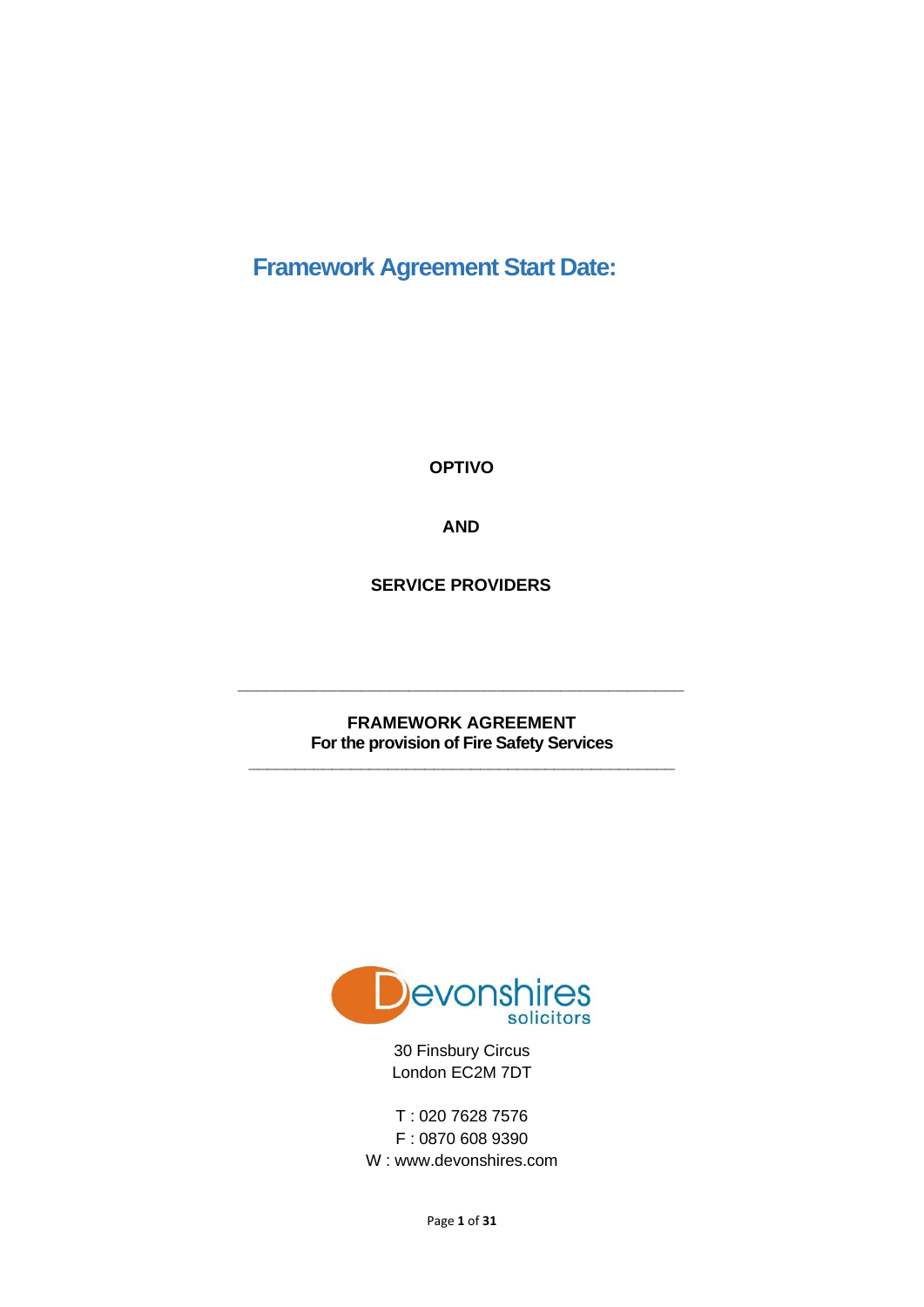# **THIS AGREEMENT** dated as above

#### is made **BETWEEN:**

- (1) **OPTIVO** (FCA Registration Number 7561) of Grosvenor House, 125 High Street, Croydon CR0 9XP in its capacity as representative of and agent for the SEC Members (the **"Client"**); and
- (2) The **SERVICE PROVIDERS** named in Schedule 1 (Framework Lot) of this Framework Agreement.

# **1. BACKGROUND**

#### **Framework Agreement**

- 1.1 The Client is setting up a framework of service providers for the provision of a range of Fire Safety Services, which the Client and Authorised Entities can call upon on an ad hoc basis as required.
- 1.2 Each Service Provider is hereby appointed to the Framework Lots as set out in Schedule 1 (Framework Lots) of this Framework Agreement. This Framework Agreement shall comprise *7 Main* Framework Lots.
- 1.3 Each Service Provider has represented that it has the necessary skills, experience and resources to provide the Services required of it under and pursuant to this Framework Agreement and that it is willing to do so.

#### **Role of this agreement**

- 1.4 This Framework Agreement is intended to govern the on-going relationship between the Service Providers, the Client and the Authorised Entities in connection with any request made by the Client or an Authorised Entity to a Service Provider to provide Services.
- 1.5 This Framework Agreement is designed to encourage the Client, Authorised Entities and the Service Providers to work with each other in an open, co-operative and collaborative manner in a spirit of mutual trust, respect and co-operation with the joint intention of achieving the Framework Objectives.
- 1.6 In consideration of the procurement, preparation and administration of this Framework Agreement by the Client, each Service Provider shall pay to the Client the SEC Fees payable in respect of each Call Off Contract awarded to it under this Framework Agreement in accordance with the provisions of Clause 27.

# **2. DEFINITIONS AND INTERPRETATION**

#### **Definitions**

2.1 In this Framework Agreement, the following expressions shall have the following meanings:

| "Actual Monthly Amount" | has the meaning given to that term in Clause 27.1.2;                                                                                                           |
|-------------------------|----------------------------------------------------------------------------------------------------------------------------------------------------------------|
| "Authorised Entity"     | means an Entity with whom the Client has entered into an<br>Authorising Agreement pursuant to Clause 2A.1;                                                     |
| "Authorising Agreement" | this is a document signed by the client when they use the<br>framework for the first time. It shows they are signing up to<br>use an OJEU compliant framework. |
| "Award Process"         | means the process for the award of Call Off Contracts                                                                                                          |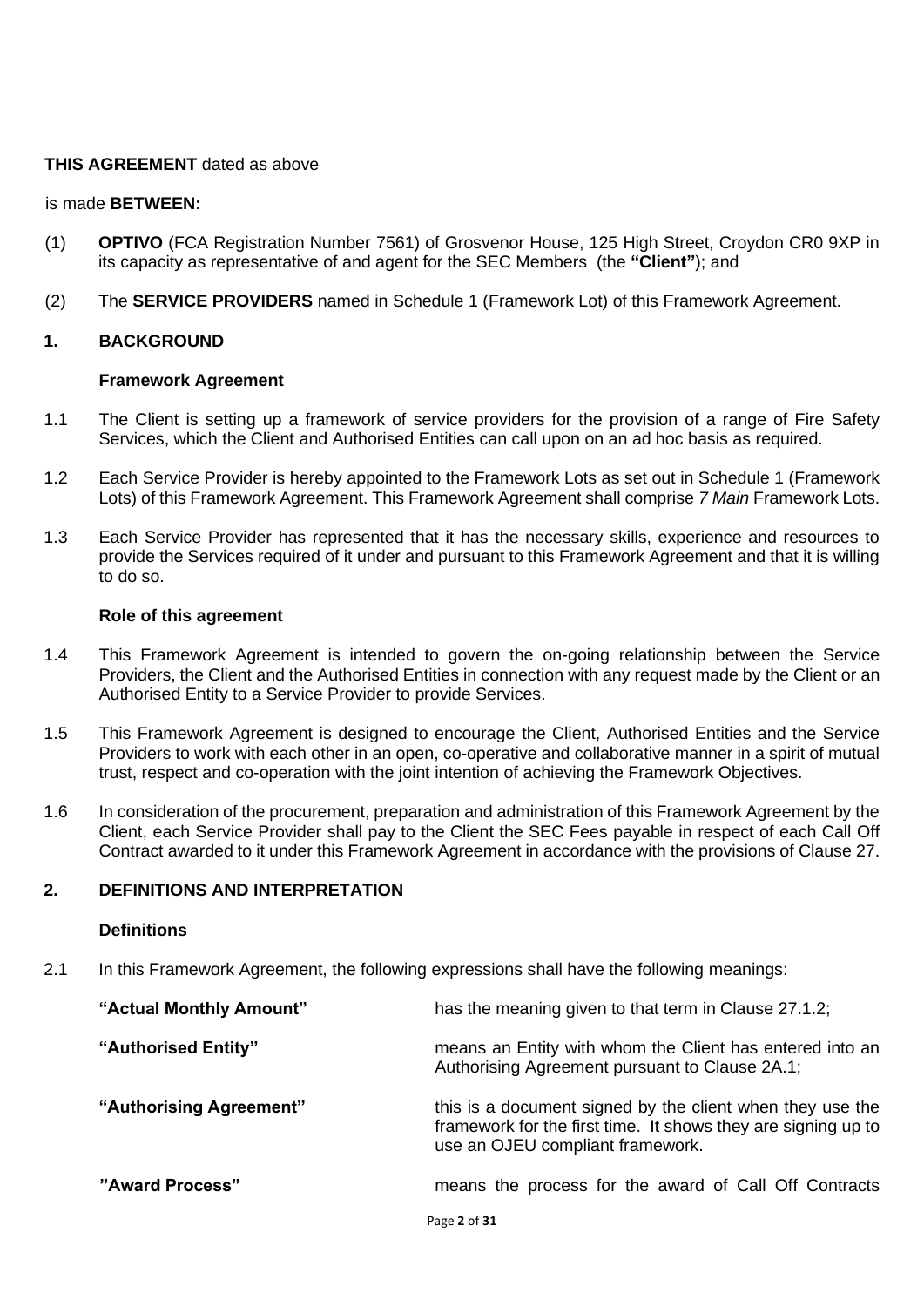|                               | outlined in Clause 5 (which term shall include both Direct<br>Selection and Mini-Competitions);                                                                                                                                                                                                                                                                                                                                                                                                                                                                                                                                                                                                                                                                                           |
|-------------------------------|-------------------------------------------------------------------------------------------------------------------------------------------------------------------------------------------------------------------------------------------------------------------------------------------------------------------------------------------------------------------------------------------------------------------------------------------------------------------------------------------------------------------------------------------------------------------------------------------------------------------------------------------------------------------------------------------------------------------------------------------------------------------------------------------|
| "Call Off Contract"           | means any one of the following contracts as selected by the<br>Client or the Authorised Entity making the call off at their<br>absolute discretion:                                                                                                                                                                                                                                                                                                                                                                                                                                                                                                                                                                                                                                       |
|                               | Any of the JCT suite of contracts can be used if the client<br>chooses this contract form.<br>Or for lot 1 and Fire<br>Consultancy Services, the RICS Short Form of Consultants<br>Appointment will apply. Or any other form of contract the<br>client chooses.                                                                                                                                                                                                                                                                                                                                                                                                                                                                                                                           |
|                               | We've included standard amendments for JCT MTC for<br>reference. However, Contract amendments (if applicable)<br>will be issued at the point of call off, and such further project<br>specific amendments as may be agreed between the Client<br>or the Authorised Entity and the Service Provider;                                                                                                                                                                                                                                                                                                                                                                                                                                                                                       |
| "Call Off Contract KPIs"      | means any key performance indicators contained in any<br>Call Off Contracts entered into between a Service Provider<br>and an Authorised Entity under this Framework Agreement;                                                                                                                                                                                                                                                                                                                                                                                                                                                                                                                                                                                                           |
| "Capability Criteria"         | means the criteria contained in Schedule 4 (Capability<br>Criteria), subject to such amendments as the Client or the<br>Authorised Entity considers necessary to reflect the<br>requirements of the Call Off Contract in question;                                                                                                                                                                                                                                                                                                                                                                                                                                                                                                                                                        |
| "Commencement Date"           | means the date of this Framework Agreement;                                                                                                                                                                                                                                                                                                                                                                                                                                                                                                                                                                                                                                                                                                                                               |
| "Control"                     | means the right to control as described in section 416 of the<br>Income and Corporation Taxes Act 1988;                                                                                                                                                                                                                                                                                                                                                                                                                                                                                                                                                                                                                                                                                   |
| "Data Protection Legislation" | means the Data Protection Act 2018, the EU Data<br>Protection Directive 95/46/EC, the General Data Protection<br>Regulation (EU) 2016/679 (as varied by the Data Protection<br>Act 2018), the Regulation of Investigatory Powers Act 2000,<br>the Telecommunications (Lawful Business Practice)<br>(Interception of Communications) Regulations 2000 (SI<br>the<br>Electronic<br>Communications<br>2000/2699),<br>Data<br>Protection Directive 2002/58/EC, the Privacy and Electronic<br>Communications (EC Directive) Regulations 2003 and all<br>applicable laws and regulations relating to processing of<br>personal data and privacy, including where applicable the<br>guidance and codes of practice issued by the Information<br>Commissioner and any additions, updates thereof; |
| "Direct Selection"            | has the meaning given to that term in Clause 5.2;                                                                                                                                                                                                                                                                                                                                                                                                                                                                                                                                                                                                                                                                                                                                         |
| "Entity"                      | means any entity listed or referred to in the OJEU Notice as<br>being entitled to access the Framework Agreement and<br>award Call Off Contracts under it;                                                                                                                                                                                                                                                                                                                                                                                                                                                                                                                                                                                                                                |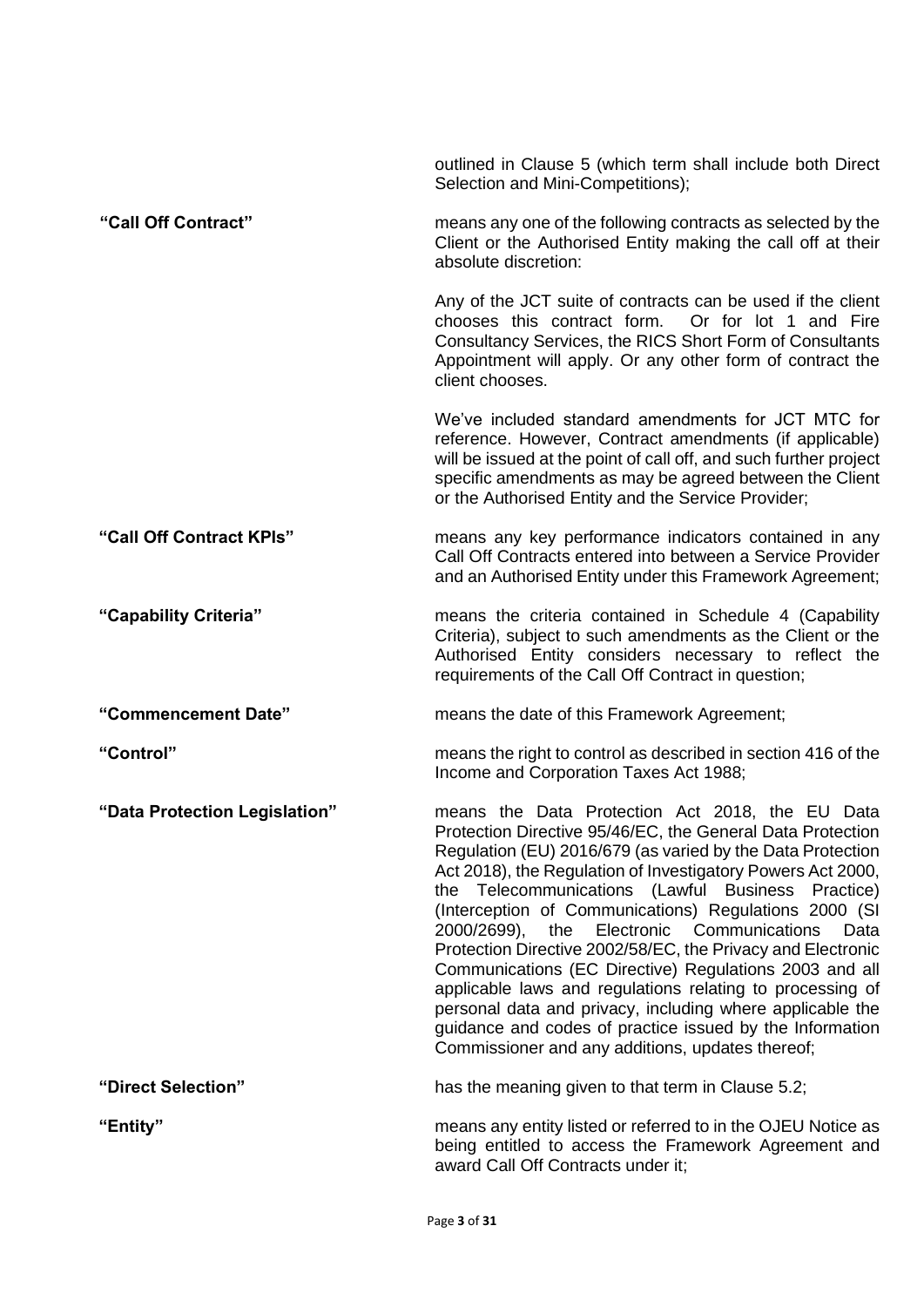| "Expiry Date"                      | means the third (3rd) anniversary of the Commencement<br>Date; or $4th$ following the granting of a 1 year extension.                                                                                                                                    |
|------------------------------------|----------------------------------------------------------------------------------------------------------------------------------------------------------------------------------------------------------------------------------------------------------|
| "EIR"                              | means the Environmental Information Regulations 2004<br>and any guidance and/or codes of practice issued by the<br>Information Commissioner in relation to such regulations;                                                                             |
| "First SEC Fee Date"               | has the meaning given to that term in Clause 27.1.1;                                                                                                                                                                                                     |
| "FOIA"                             | means the Freedom of Information Act 2000 and any<br>subordinate legislation made under that Act from time to<br>time, together with any guidance and/or codes of practice<br>issued by the Information Commissioner in relation to such<br>legislation; |
| "Framework Agreement"              | means this framework agreement and its schedules;                                                                                                                                                                                                        |
| "Framework KPIs"                   | means the key performance indicators set out in Schedule<br>2 (Framework KPIs) (as the same may be amended,<br>supplemented or updated from time to time in accordance<br>with paragraph 2 of Schedule 2);                                               |
| "Framework KPI Performance Review" | has the meaning given to it in Clause 7.1;                                                                                                                                                                                                               |
| "Framework KPI Review Dates"       | means each of the following dates:                                                                                                                                                                                                                       |
|                                    | (a)<br>the date that is six $(6)$<br>months after the<br>Commencement Date;                                                                                                                                                                              |
|                                    | the date that is twelve (12) months after the<br>(b)<br>Commencement Date; and                                                                                                                                                                           |
|                                    | each anniversary of the date referred to in (b) above;<br>(c)                                                                                                                                                                                            |
| "Framework Lots"                   | means the Lots set out in Schedule 1 (Framework Lots);                                                                                                                                                                                                   |
| "Framework Objectives"             | has the meaning given in Clause 4;                                                                                                                                                                                                                       |
| "Framework Term"                   | means the period commencing on the Commencement<br>Date (front page) and, subject to earlier termination in<br>accordance with the terms of this Framework Agreement,<br>ending on the Expiry Date;                                                      |
| "Information"                      | has the meaning given under section 84 of the FOIA;                                                                                                                                                                                                      |
| "Lower Ranked Service Provider"    | has the meaning given to that term in Clause 5.2.2;                                                                                                                                                                                                      |
| "Mini-Competition"                 | means the procedure outlined in Clauses 5.4 to 5.9;                                                                                                                                                                                                      |
| "OJEU Notice"                      | means the FTS notice for the Framework Agreement<br>published on $10^{th}$ May 2021.                                                                                                                                                                     |
| "Pricing Submission"               | means the relevant Service Provider's pricing submission<br>Page 4 of 31                                                                                                                                                                                 |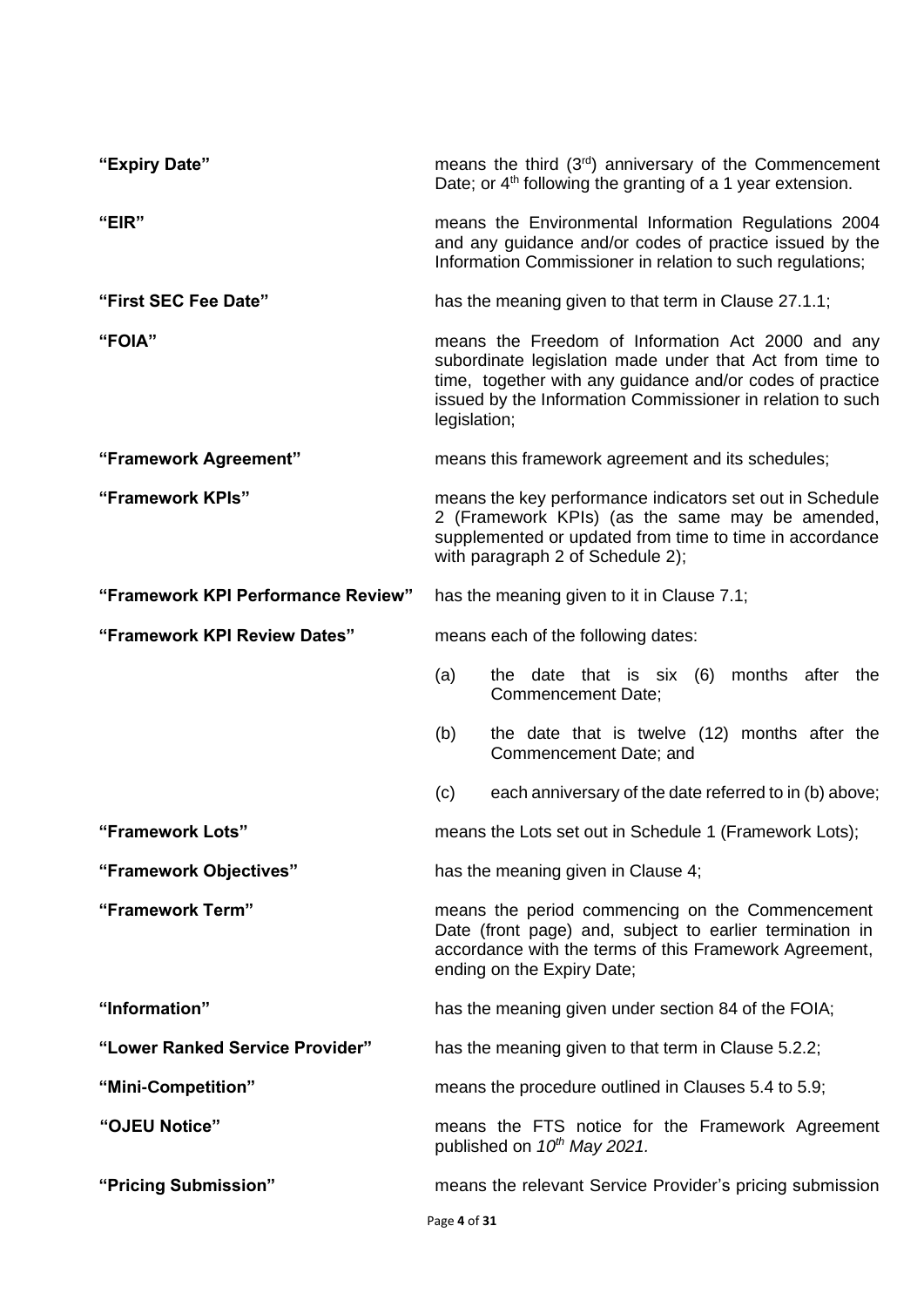as contained in their tender submission for the Framework Agreement;

# **"Projected Monthly Value"** has the meaning given to that term in Clause 27.1.1;

**"Quality Submission"** means the relevant Service Provider's quality submission as contained in their tender submission for the Framework Agreement;

**"Relevant Authority"** means any court with competent jurisdiction and any local, national or supra-national agency, inspectorate, minister, ministry, official or public or statutory person of the government of the United Kingdom or of the European Union;

#### **"Relevant Fee Percentage"** means:

- (a) where the Call Off Contract in question has been awarded by an Authorised Entity that is a full member of SEC, one and a half percent (1.5%); and
- (b) where the Call Off Contract in question has been awarded by an Authorised Entity that is a guest member of SEC, two percent (2%);
- (c) where the call off contract value in question exceeds £5 million, the SEC Levy Cascade system comes into effect as detailed in the tender supporting document.

**"Request for Information"** means a request for information or an apparent request under the Code of Practice on Access to Government Information, FOIA or the EIR;

**"SEC"** means the social housing procurement consortium known as the South East Consortium, constituted by an agreement between its members, as may be varied from time to time;

**"SEC Fees"** means the fees payable by a Service Provider to the Client in respect of each Call Off Contract awarded to that Service Provider under this Framework Agreement, as more particularly described in Clause 27;

**"SEC Member"** means any full member or guest member of SEC from time to time;

**"Services"** means the Services to be carried out by a Service Provider pursuant to a Call Off Contract as more specifically described in the relevant Call Off Contract;

**"Service Provider"** means any one of those organisations listed in Schedule 1 (Framework Lots) of this Framework Agreement;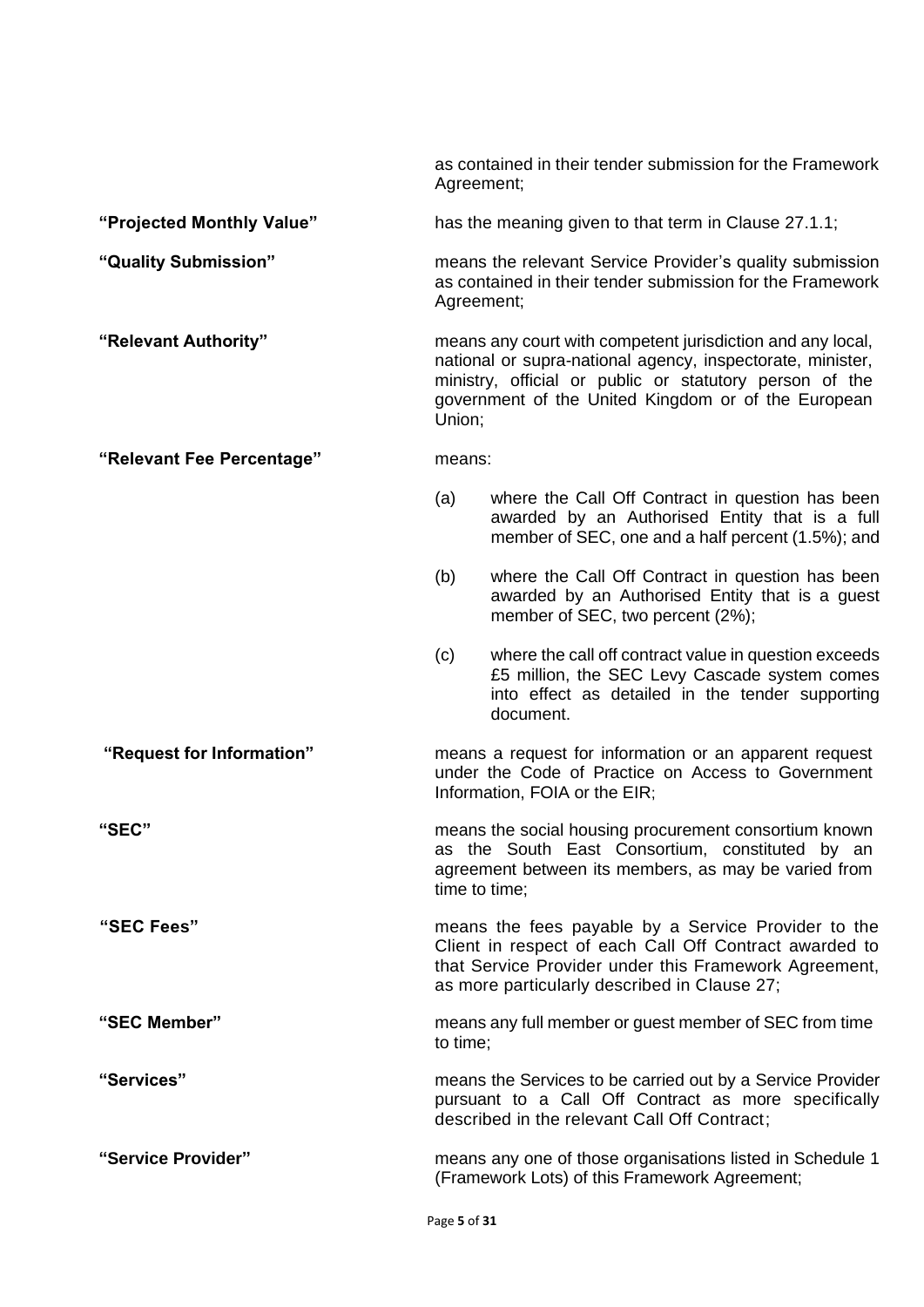| "Subsequent SEC Fee Date" | has the meaning given to that term in Clause 27.1.1;                                                                                                                                                                                                           |  |
|---------------------------|----------------------------------------------------------------------------------------------------------------------------------------------------------------------------------------------------------------------------------------------------------------|--|
| "Subsidiary"              | has the meaning given to it in section 1159 of the<br>Companies Act 2006;                                                                                                                                                                                      |  |
| "Supply Chain"            | means any and all persons engaged by a Service Provider,<br>the Client or an Authorised Entity (as appropriate) in<br>connection with a Call Off Contract with which the Service<br>Provider, the Client or Authorised Entity (as appropriate) is<br>involved; |  |
| "Suspension Notice"       | means a notice issued pursuant to Clause 5.15 or 27.9 (as<br>the case may be);                                                                                                                                                                                 |  |
| "Warning Notice"          | means a notice issued pursuant to Clause 27.8;                                                                                                                                                                                                                 |  |
| "Working Days"            | means Monday to Friday excluding public holidays.                                                                                                                                                                                                              |  |

- 2.2 References to Clauses and schedules are references to Clauses of and schedules to this Framework Agreement.
- 2.3 The provisions of the schedules are incorporated in this Framework Agreement.
- 2.4 Reference to the singular includes the plural and vice versa and references to any gender includes both genders.
- 2.5 References to a person includes any individual, firm, unincorporated association or body corporate.
- 2.6 The headings in this Framework Agreement are included for ease of reference only and shall not affect the interpretation or construction of this Framework Agreement.
- 2.7 Any reference to any statute or any section of any statute includes any statutory extension, amendment, modification, consolidation or re-enactment and any statutory instrument, order or regulation made under any statute for the time being in force.
- 2.8 A reference to specific standards, codes of practice, guidelines, rules and/or schemes shall be construed as including all amendments, modifications, supplements, re-drafts and/or substitutes.

# **2A AUTHORISING AGREEMENTS**

- 2A.1 The Client may, without the consent of the Service Providers, grant Entities the right to enter into Call Off Contracts pursuant to this Framework Agreement by entering into an Authorising Agreement with the particular Entity.
- 2A.2 The Client shall provide the Service Providers with written notification of any Entities it enters into Authorising Agreements with pursuant to Clause 2A.1 within fifteen (15) Working Days of the date of the Authorising Agreement.

# **3. COMMENCEMENT, APPOINTMENT AND DURATION**

3.1 Each Service Provider's appointment shall be governed by this Framework Agreement and any relevant Call Off Contract. Each Service Provider shall when requested by the Client or an Authorised Entity following the selection process set out in Clause 5, enter into a Call Off Contract for the carrying out of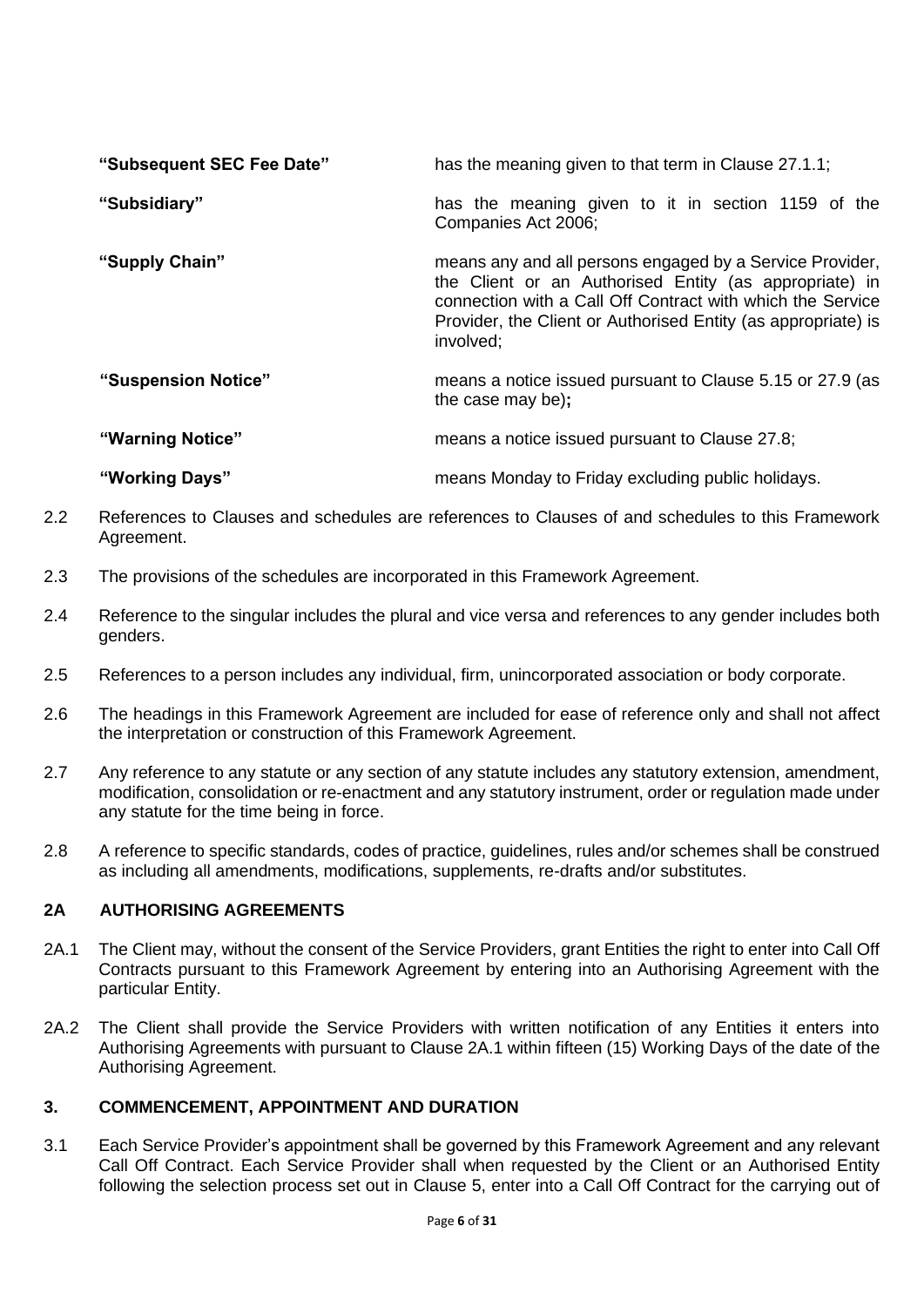the relevant Services.

- 3.2 Subject to earlier termination in accordance with its terms, this Framework Agreement shall commence on the Commencement Date and shall continue until the Expiry Date.
- 3.3 Notwithstanding any other provision of this Framework Agreement to the contrary, neither the Client nor any Authorised Entity is obliged to enter into any Call Off Contracts with any Service Provider during the Framework Term and neither the Client nor any Authorised Entity shall be liable for any loss of profits, loss of contracts or other costs or losses suffered or incurred by a Service Provider as a result of that Service Provider not being awarded one or more Call Off Contracts during the Framework Term.

# **4. FRAMEWORK OBJECTIVES**

- 4.1 The Framework Objectives are as follows:
	- 4.1.1 team-working and consideration for others, including quality and diversity considerations where appropriate;
	- 4.1.2 to engage in alliancing with the Client and Authorised Entities as and when agreed;
	- 4.1.3 improvements in environmental performance, sustainability and reductions in environmental impact;
	- 4.1.4 to actively promote the Framework Agreement to the market and potential users;
	- 4.1.5 high levels of resident satisfaction;
	- 4.1.6 the development and implementation of training programs, apprenticeships and community initiatives;
	- 4.1.7 supporting local sustainability and community initiatives;
	- 4.1.8 the avoidance of disputes;
	- 4.1.9 the timely and fair payment of all suppliers and sub-contractors by the Service Providers;
	- 4.1.10 the Client's and the Authorised Entities' satisfaction with the performance of the Service Providers;
	- 4.1.11 to work in a spirit of continuous improvement to continually improve value for money, quality and best value;
	- 4.1.12 to consider and adopt any efficiency initiatives the Client or any Authorised Entities may bring to the attention of Service Providers and to apply the methodology of value engineering; and
	- 4.1.13 to embrace and put forward new technologies, products and practices in the provision of the Services.

# **5. SELECTION AND APPOINTMENT OF SERVICE PROVIDERS TO CARRY OUT CALL OFF CONTRACTS**

5.1 The Service Providers acknowledge that where the Client or an Authorised Entity wishes to award a Call Off Contract under this Framework Agreement the selection of a Service Provider from a Framework Lot shall be made by the Client or the Authorised Entity either by Direct Selection in accordance with the provisions of Clause 5.2, or by way of Mini-Competition in accordance with the provisions of Clauses 5.4 to 5.9.

# **Direct Selection of a Service Provider**

- 5.2 The Client or an Authorised Entity may award a Call Off Contract directly to a Service Provider under the Framework, without any further competition between the Services Providers, (**"Direct Selection"**) in accordance with the provisions of this Clause:
	- 5.2.1 The Client or Authorised Entity may award a Call Off Contract by Direct Selection to the Service Provider who is the number 1 ranked Service Provider on the Framework Lot in question at the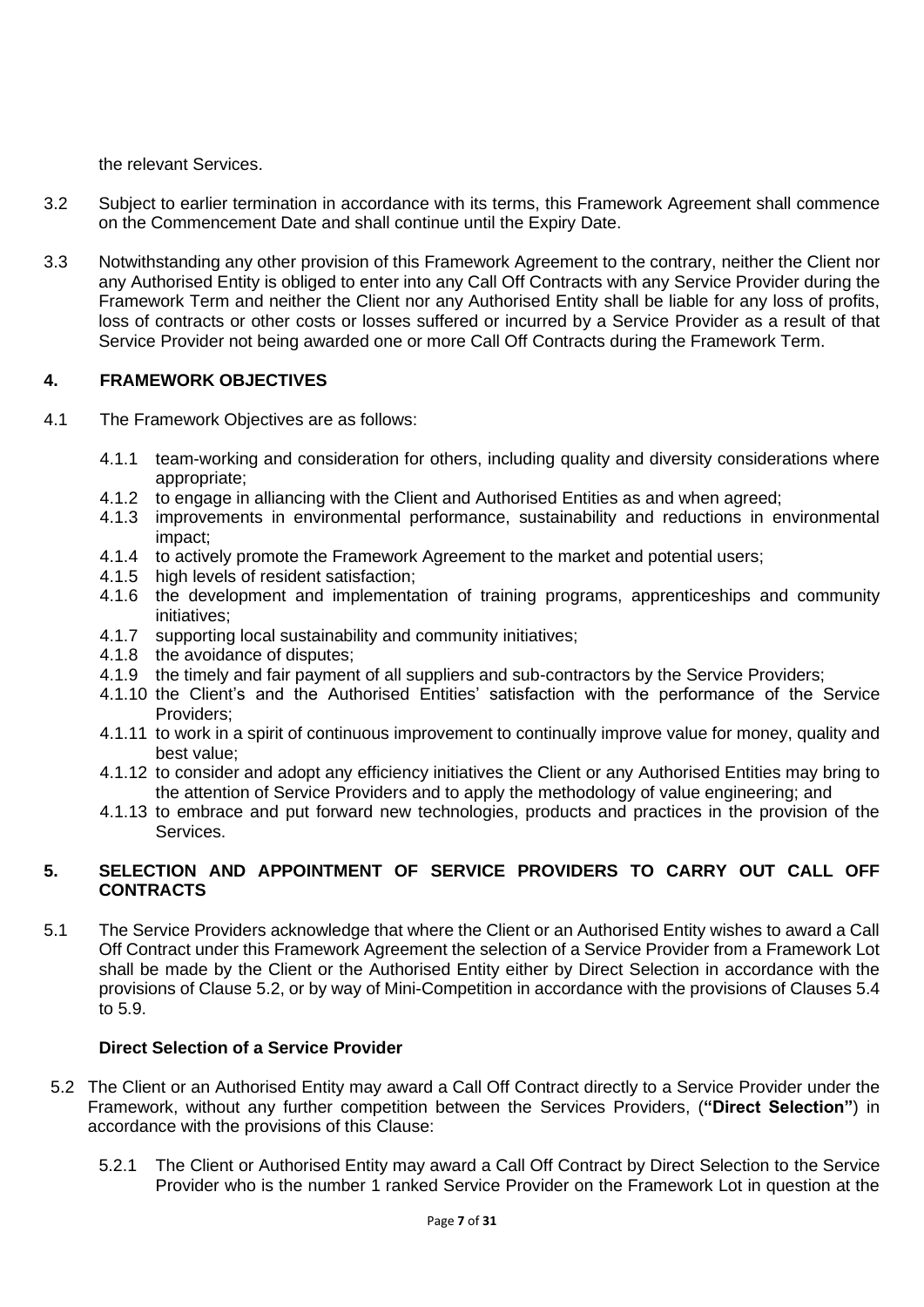time of award of the Call Off Contract. Should such number 1 ranked Service Provider not wish to accept the award of the Call Off Contract or be suspended from participating in the Award Process pursuant to Clause 5.17, 7.9 or 27.9, the Client or Authorised Entity may award the Call Off Contract by Direct Selection to the Service Provider who is the number 2 ranked Service Provider on the Framework Lot in question at the time of award of the Call Off Contract, and so on; or

- 5.2.2 The Client or Authorised Entity may award a Call Off Contract by Direct Selection to a Service Provider who is not the number 1 ranked Service Provider on the Framework Lot in question at the time of award of the Call Off Contract (a **"Lower Ranked Service Provider"**) in any of the following the circumstances:
	- (i) Where the number 1 ranked Service Provider on the Framework Lot in question at the time of award of the Call Off Contract (and any other Service Providers on the Framework Lot with a higher ranking than the Lower Ranked Service Provider at the time of award of the Call Off Contract) has declined the Call Off Contract, or is suspended from participating in the Award Process pursuant to Clause 5.17, 7.9 or 27.9, or, in the reasonable opinion of the Client or Authorised Entity in question, does not have the capacity or capability to carry out the Call Off Contract to the standards required;
	- (ii) Where, exceptionally, the Call Off Contract involves certain requirements that are of particular importance to the Client or Authorised Entity, and the Lower Ranked Service Provider's Pricing Submission and/or Quality Submission for the Framework Agreement was particularly strong or competitive in relation to those requirements in comparison with the other Service Providers' Pricing Submissions and Quality Submissions;
	- (iii) Where the Lower Ranked Service Provider has already carried out significant works or services "at risk" on behalf of the Client or the Authorised Entity in relation to the site to which the Call Off Contract will relate;
	- (iv) Where the Call Off Contract has substantial similarities to a previous project in which the Lower Ranked Service Provider was involved (whether such project was the subject of a Call Off Contract awarded under this Framework Agreement or not); or
	- (v) Where for reasons of urgency it is necessary to award the Call Off Contract to the Lower Ranked Service Provider without undertaking a Mini-Competition.
- 5.3 Each Service Provider acknowledges and agrees that as at the Commencement Date, its ranking for each of the Framework Lots it is appointed to is as set out in the fourth column of the tables in Schedule 1 (Framework Lots).

# **Method 2: Mini-competition**

- 5.4 If the Client or an Authorised Entity wishes to award a Call Off Contract by way of a Mini-Competition, the Client or the Authorised Entity shall identify the Service Providers appointed to the relevant Framework Lot who are capable of carrying out the particular Call Off Contract (excluding any Service Provider(s) that are suspended from participating in the Award Process pursuant to Clause 5.15 or 27.9) and shall invite those Service Providers to take part in a Mini-Competition.
- 5.5 Each Service Provider acknowledges that the Client or the Authorised Entity may apply the Capability Criteria to determine which Service Providers are capable of carrying out the Call Off Contract for the purposes of Clause 5.4, and are therefore to be invited to participate in the Mini-Competition.
- 5.6 The invitation to take part in a Mini-Competition shall: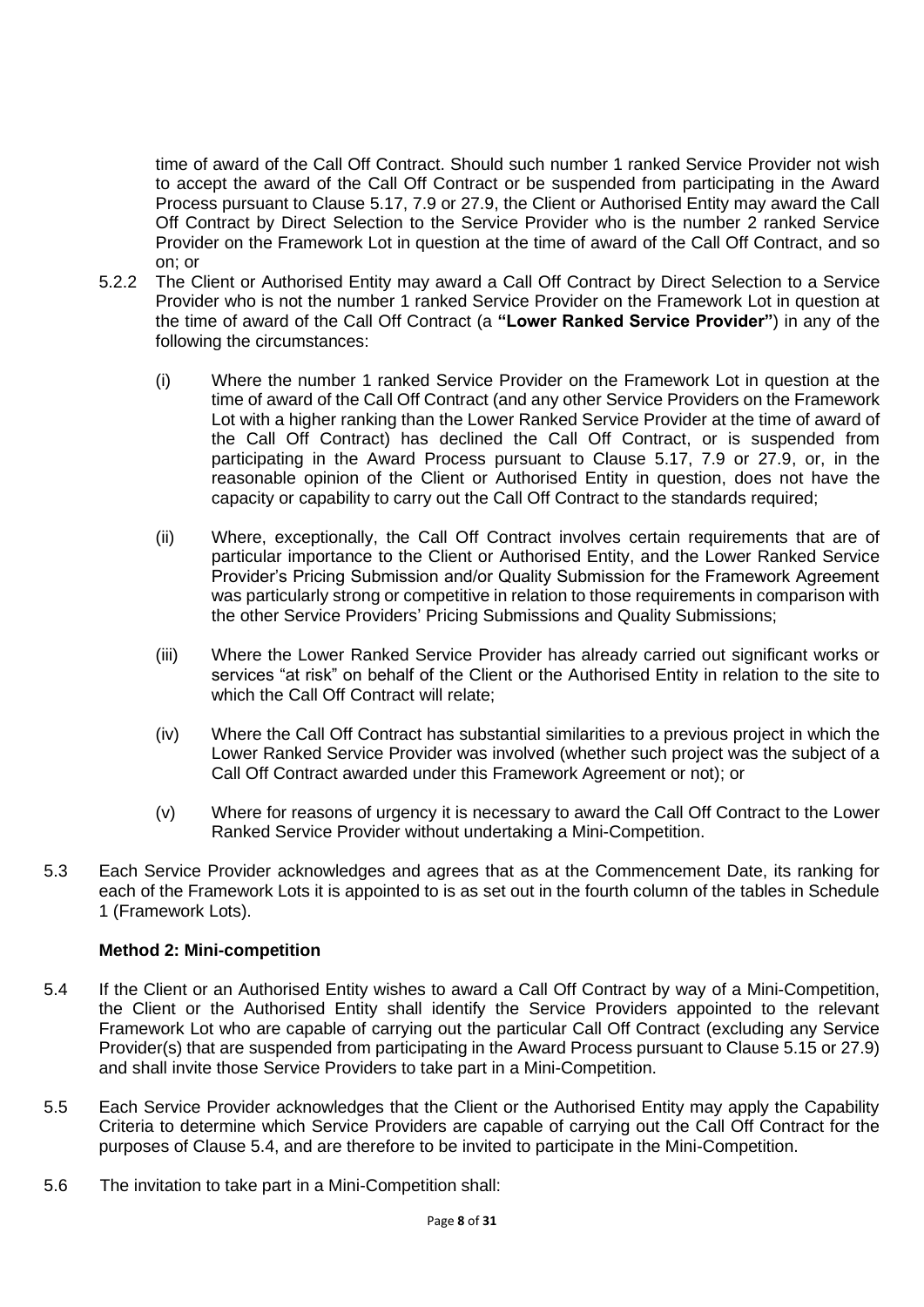- 5.6.1 be issued in writing;
- 5.6.2 explain whether the Mini-Competition is to comprise of written tender / selection proposals by the Service Providers, site visits, interviews or presentations or a combination of any of these things;
- 5.6.3 where the Mini-Competition is to involve the submission of written tender proposals by the Service Providers, specify a fixed time limit for submission of such proposals, such time limit being of sufficient duration to allow proposals to be submitted, taking into account factors such as the complexity of the Services in question, the nature of the Client's or the Authorised Entity's requirements and the time needed to compile and submit proposals;
- 5.6.4 set out out the evaluation criteria on which tenders submitted pursuant to the Mini-Competition will be assessed, which shall be based on the Mini-Competition Evaluation Criteria set out in Schedule 5 with such amendments as the Client or the Authorised Entity may stipulate to reflect the requirements of the Call Off Contract in question; and
- 5.6.5 contain a copy of the form of Call Off Contract that will be entered into with the successful Service Provider.
- 5.7 When invited by the Client or an Authorised Entity to participate in a Mini-Competition, the Service Provider shall provide written confirmation to the party carrying out the tender as to whether or not it wishes to participate.
- 5.8 Each Service Provider shall be responsible for any costs it incurs in participating in a Mini-Competition and acknowledges and agrees that neither the Client nor any Authorised Entity shall have any liability for such costs under any circumstances.
- 5.9 The Mini-Competition will be assessed on the basis of the evaluation criteria set out in the invitation and all Service Providers participate in the Mini-Competition will be informed of the outcome of that evaluation.

# **Issue of a Call Off Contract**

- 5.10 As soon as possible following any selection of a Service Provider whether by Mini-competition or by Direct Selection, the Client or the Authorised Entity shall issue a Call Off Contract to the successful Service Provider.
- 5.11 Upon the issue of any Call Off Contract, the Service Provider shall execute and return the relevant Call Off Contract to the Client or the Authorised Entity within ten (10) Working Days of receipt of the same or such longer period as the Client or the Authorised Entity may specify.
- 5.12 Should the Service Provider fail to comply with its obligation in Clause 5.11 above, the Service Provider shall be deemed to have declined the offer to enter into the Call Off Contract and the Client or the Authorised Entity may recommence the selection process under this Clause 5.
- 5.13 Once appointed to carry out Services under a Call Off Contract, the Service Provider shall carry out those Services in accordance with the terms of the Call Off Contract.

#### **Inconsistency between terms of a Call Off Contract and this Framework Agreement**

5.14 The terms of this Framework Agreement will supplement and complement the terms of any Call Off Contract. However, in the event of any conflict or discrepancy between the terms of a Call Off Contract and the terms of this Framework Agreement the terms of the relevant Call Off Contract will prevail.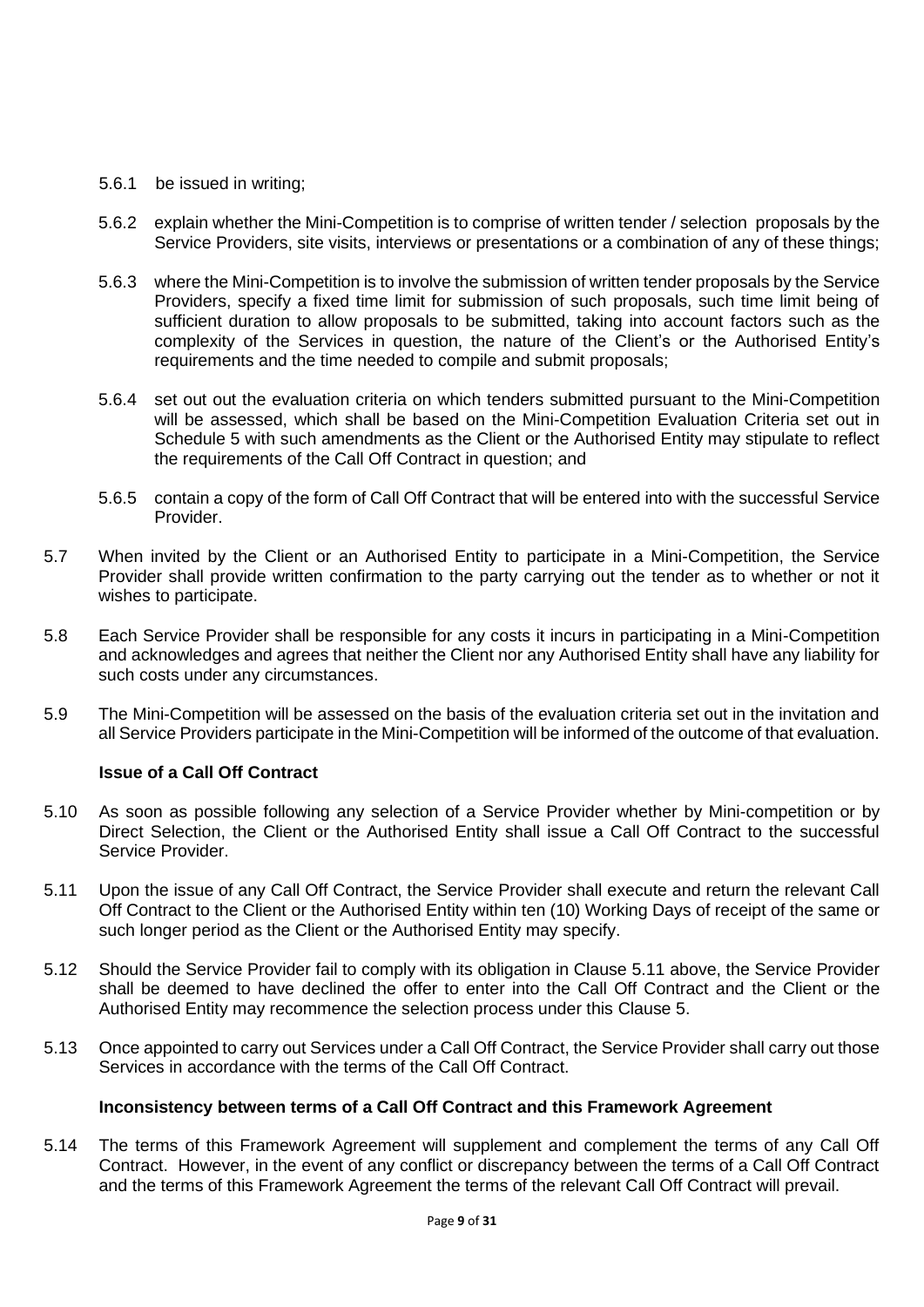#### **Suspension from Award Process due to poor credit score, or compliance with payment terms under PPN 07/20.**

- 5.15 If at any time during the Framework Term a Service Provider's Creditsafe is less than 30 the Client may issue the Service Provider with a notice (a **"Suspension Notice"**) confirming that the Service Provider shall be suspended from participating in the Award Process until such time as:
	- 5.15.1 the Service Provider regains a credit score of 30 or above; or
	- 5.15.2 the Service Provider is able to demonstrate to the Client's reasonable satisfaction via other means that it is of sufficient financial standing to carry out the Services that may be required if it under this Framework Agreement, notwithstanding the fact that it has a credit score of less than 30,
	- 5.15.3 the Service Provider fails to comply with the requirements of PPN 07/20 as detailed in the SQ Document:

and the Service Provider shall be so suspended.

#### **6. PRICE**

- 6.1 The price payable to Service Providers for the carrying out of Services pursuant to Call Off Contracts will be calculated by reference to the rates and prices set out in the particular Service Provider's Pricing Submission subject to:
	- 6.1.1 any refinements that are necessary to reflect the particular requirements of the Call Off Contract in question; and/or
	- 6.1.2 any reduction that may be offered and agreed pursuant to a Mini-Competition or during a Direct Selection of the Service Provider.

#### **7. KPI PEFORMANCE REVIEW**

### **Framework KPI Performance Review**

- 7.1 On or around each Framework KPI Review Date the Client shall undertake a review of each Service Provider's performance against the Framework KPIs in the period since the previous Framework KPI Review Date or, in the case of the review undertaken on or around the first Framework KPI Review Date, in the period since the Commencement Date (a **"Framework KPI Performance Review"**). Framework KPI Performance Reviews shall be undertaken by the Client in accordance with the procedures and principles set out in the Schedule 2 (Framework KPIs).
- 7.2 Each Service Provider shall provide the Client with such assistance and information as it may reasonably require in order to carry out a KPI Performance Review pursuant to Clause 7.1.

#### **Call Off Contract KPI Performance Review**

- 7.5 Throughout the Framework Term, the performance of the Service Providers in relation to any Call Off Contract shall also be monitored and assessed by reference to the Call Off Contract KPIs.
- 7.6 Each Service Provider shall provide the Client and the Authorised Entities with such assistance and information as they may reasonably require to enable the Client or Authorised Entity in question to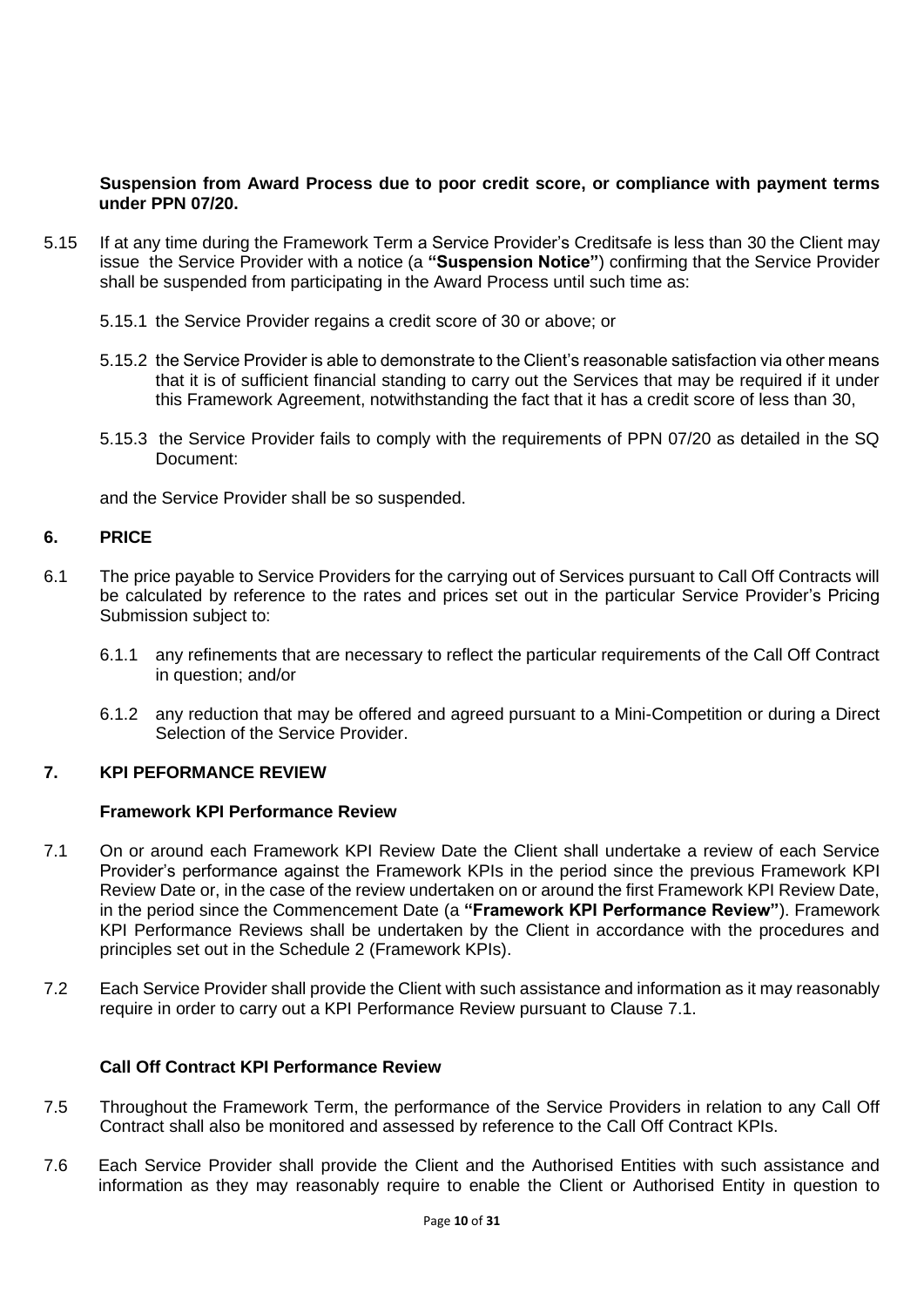monitor and assess the Service Provider's performance under Call Off Contracts against the Call Off Contract KPIs.

7.7 Without limitation to the generality of Clause 7.6, each Service Provider shall, within ten (10) days of the date of any written request from the Client provide the Client with such cost and performance related information as it may reasonably require to enable it to monitor the Service Provider's performance on Call Off Contracts entered into pursuant to this Framework Agreement.

### **8. CONTINUOUS IMPROVEMENT AND CO-OPERATION**

#### **Commitment to seek Continuous Improvement**

- 8.1 The Service Providers shall, throughout the Framework Term, look for and seek to achieve continuous improvement in the quality and carrying out of the Services.
- 8.2 The Client, Authorised Entities and the Service Providers shall consider and seek to agree such incentives, additional to those described in this Framework Agreement, as may be appropriate to encourage the Service Providers to maximise their efforts pursuant to this Framework Agreement and any Call Off Contract.

#### **Meetings and Annual Review Forum**

- 8.3 The Service Providers shall attend all meetings as may be necessary for the proper carrying out of the Call Off Contracts.
- 8.4 Without prejudice to the generality of Clause 8.3, twelve (12) months after the Commencement Date and every twelve (12) months thereafter until the end of the Framework Term, the Client may convene a meeting with such other Authorised Entities and such Service Providers as the Client may specify by giving such persons not less than five (5) Working Days' notice in writing to:
	- 8.4.1 share experience and lessons learnt from completed Call Off Contracts;
	- 8.4.2 identify areas of success or areas for improvement in the successful carrying out of the Services and the achievement of the Framework Objectives;
	- 8.4.3 share knowledge and experience in the pursuit of continuous improvement of the Services; and
	- 8.4.4 publish details of each workload of each Service Provider to ensure transparency of information.

#### **No Delay**

8.5 In all matters relating to the Services, including without limitation any required notice, request, submission, decision, consent, approval, comment, valuation, agreement, opinion, instruction and other communication and activity the Service Providers shall act reasonably and without delay.

# **9. INFORMATION SHARING**

9.1 Subject to Clause 9.2, if a Service Provider has in its possession any knowledge or information that is or would be of assistance to the Client or an Authorised Entity in connection with a Call Off Contract, then the Service Provider shall promptly volunteer and share such knowledge or information with the Client or Authorised Entity without the need to be asked for such knowledge or information and irrespective of whether the Service Provider is contractually obliged to share such knowledge or information under any Call Off Contract that may have been entered into pursuant to this Framework Agreement.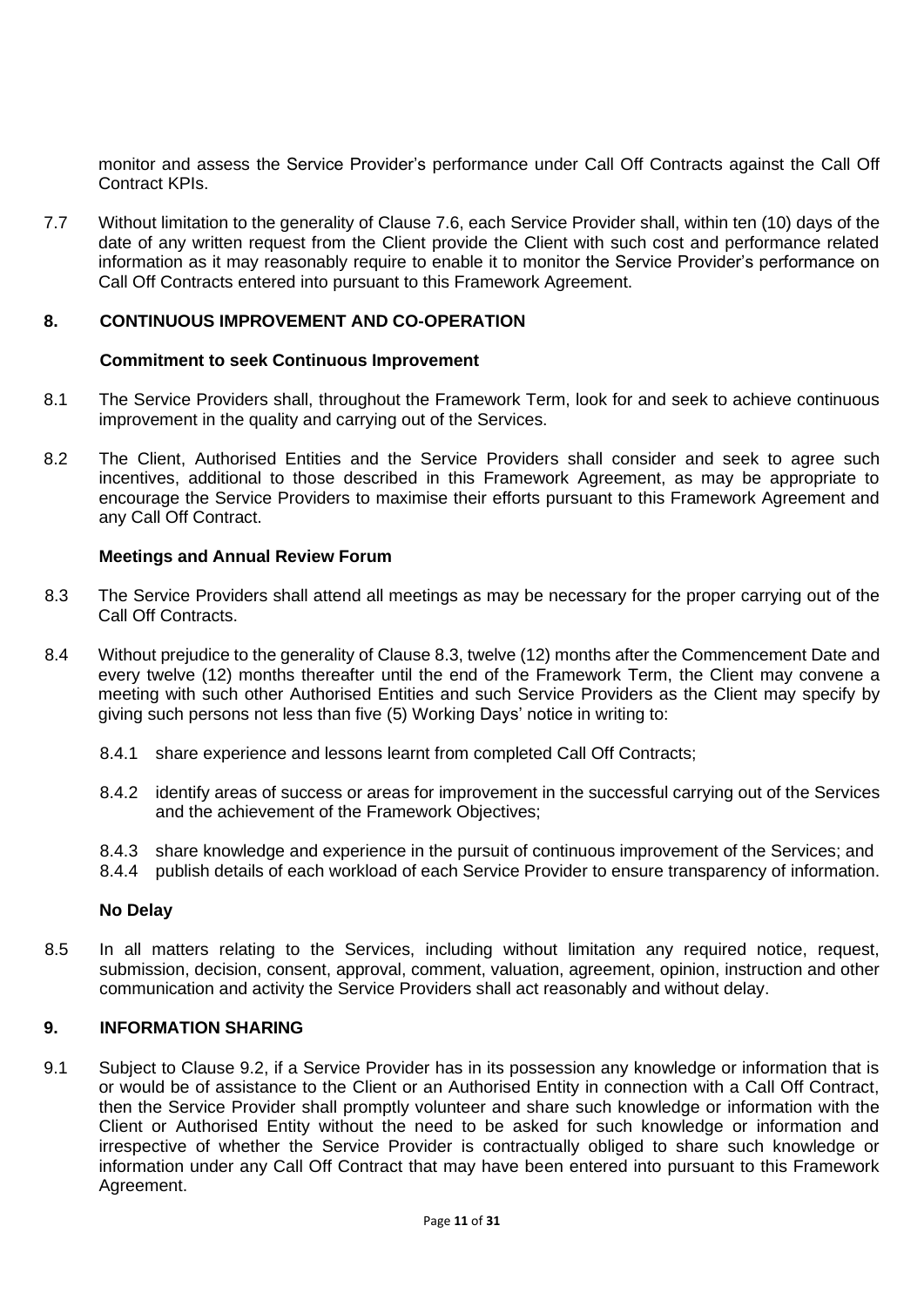9.2 A Service Provider shall not be required to volunteer or share knowledge or information pursuant to Clause 9.1 which the Service Provider is legally and/or contractually prohibited from disclosing.

# **10. SUPPLY CHAIN MANAGEMENT**

- 10.1 The Service Providers shall in carrying out their obligations under this Framework Agreement and any Call Off Contract:
	- 10.1.1 adhere to and cooperate in achieving the Framework Objectives;
	- 10.1.2 use their reasonable endeavours to ensure that all members of their respective Supply Chains adhere to and cooperate in achieving the Framework Objectives; and
	- 10.1.3 work cooperatively with the members of the Client's and the Authorised Entities' Supply Chains with a view to achieving the Framework Objectives.

#### **11. HEALTH AND SAFETY**

The Client, the Authorised Entities and the Service Providers shall work together and individually within their agreed roles, responsibilities and expertise and in accordance with this Framework Agreement to achieve the highest possible standards of health and safety in all activities forming part of the Services.

#### **12. GENERAL OBLIGATIONS & WARRANTIES**

- 12.1 Each Service Provider warrants (and where relevant undertakes) to the Client that:
	- 12.1.1 it has full power and authority and all necessary consents to enter into and to perform its obligations under this Framework Agreement and any other agreements to which it is a party and which are to be entered into under or in connection with this Framework Agreement;
	- 12.1.2 no litigation, arbitration, adjudication, dispute or administrative proceeding has been commenced, is pending or to its knowledge is threatened against the Service Provider, and no judgment or award has been given or made or is pending against it, which:
		- (i) in any way questions its power or authority to enter into or perform its obligations under this Framework Agreement or any other agreements to which it is a party and which are to be entered into under or in connection with this Framework Agreement; or
		- (ii) may have a material adverse effect on its ability to perform its obligations under this Framework Agreement or any other agreements to which it is a party and which are to be entered into under or in connection with this Framework Agreement;
	- 12.1.3 all information, representations and other matters of fact communicated in writing to the Client or to its agents, advisers or employees, by or on behalf of the Service Provider, in its pre-qualification questionnaire or tender submission, or otherwise in respect of this Framework Agreement, were when given and remain, as at the date of this Framework Agreement, true, complete and accurate in all material respects (save to the extent that they have been superseded by subsequent communications in writing to the Client or the relevant agents, advisers or employees); and
	- 12.1.4 every consent, authorisation, certificate, licence, or approval of, or registration with, or declaration to, any Relevant Authority required to authorise, or required in connection with the execution, delivery, validity, enforceability or admissibility in evidence of, this Framework Agreement or the performance by the Service Provider of its obligations under this Framework Agreement has been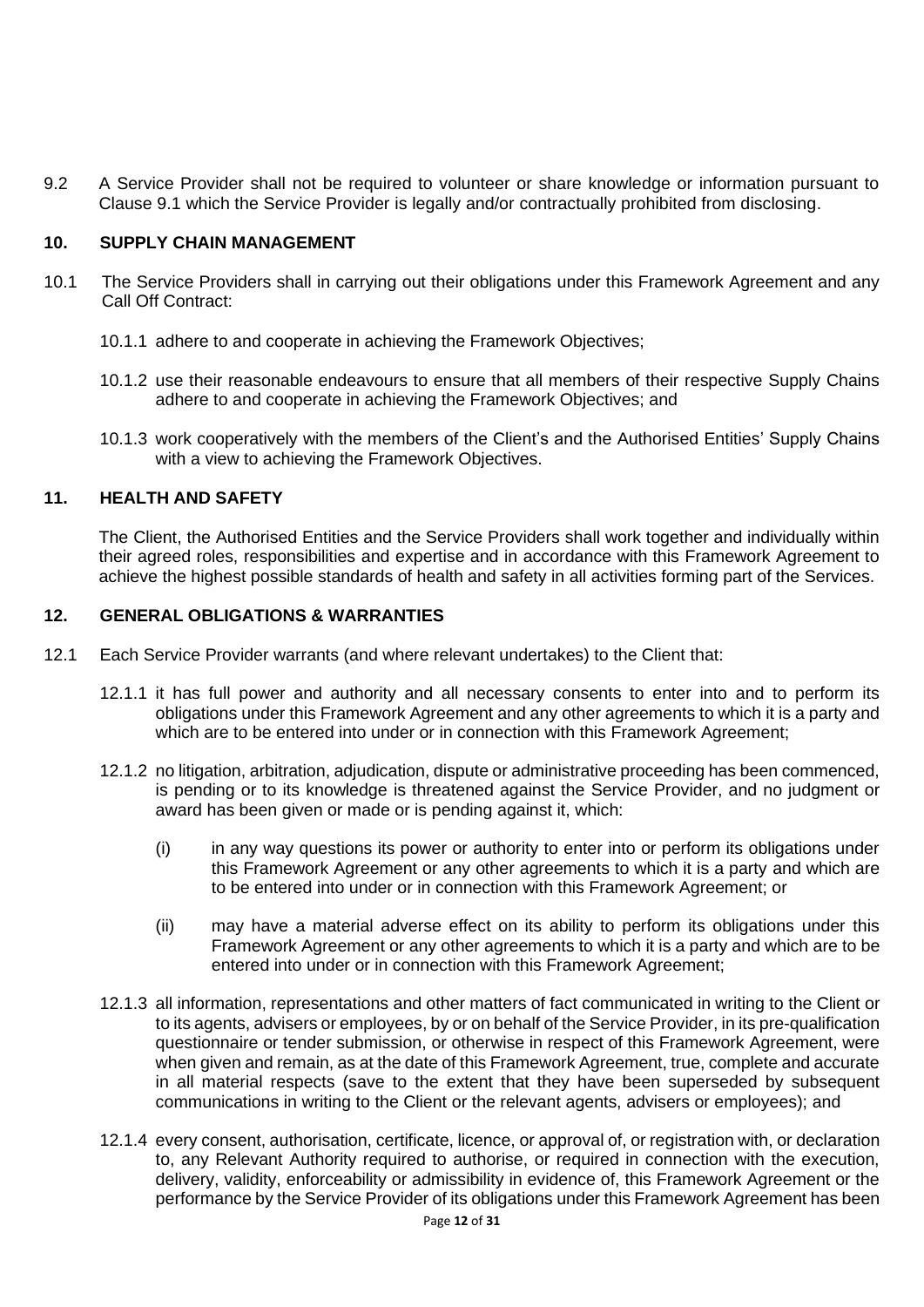or will within any applicable period be obtained or made and is, or will when obtained be, in full force and effect, and there has been no material default in the observance of the conditions or restrictions (if any) imposed in, or in connection with, any of them.

12.2 The rights and remedies of the Client in relation to any misrepresentation or breach of warranty (or other provision of this Framework Agreement) on the part of the Service Provider shall not be prejudiced by any investigation by or on behalf of the Client into the affairs of the Service Provider, by the performance of this Framework Agreement or by any other act or thing which may be done or omitted to be done by the Client under this Framework Agreement and which would or might, but for this Clause 12.2, prejudice such rights and remedies.

# **13. ASSIGNMENT AND SUBCONTRACTING**

- 13.1 The rights of the Service Providers under this Framework Agreement are personal and the Service Providers shall not, without the prior written consent of the Client, assign, transfer or subcontract any rights and/or obligations under this Framework Agreement to any party.
- 13.2 The Client and Authorised Entities may at any time assign, novate, charge or transfer their interest in this Framework Agreement and/or any rights arising under it to any party on written notice to the Service Providers without the consent of the Service Providers being required. The Service Providers shall enter into all necessary documentation to give effect to such assignment, novation, charge or transfer.

# **14. TERMINATION**

# **The Client's Right to Terminate**

- 14.1 If a Service Provider:
	- 14.1.1 commits a material breach of the terms of this Framework Agreement or any Call Off Contract; or
	- 14.1.2 ceases to carry on its business, becomes insolvent, or has a liquidator, trustee in bankruptcy, receiver, manager, administrator or administrative receiver appointed in respect of its assets or (where the Service Provider is a partnership) those of any partner of the firm, or suffers any event analogous to any of the foregoing in any jurisdiction in which it is incorporated or resident; or
	- 14.1.3 becomes Controlled by a person or persons which do not Control it at the date of this Framework Agreement; or
	- 14.1.4 becomes a Subsidiary of a body of which it is not a Subsidiary at the date of this Framework Agreement,

the Client may terminate the appointment of the Service Provider under one or more Framework Lots by notice in writing having immediate effect.

14.2 Without affecting any other right or remedy available to it, the Client may terminate a Service Provider's appointment under one or more Framework Lots at any time, by giving written notice of termination to the Service Provider, that termination taking effect on the date of receipt of notice by the Service Provider or any later date as may be specified in the notice, if: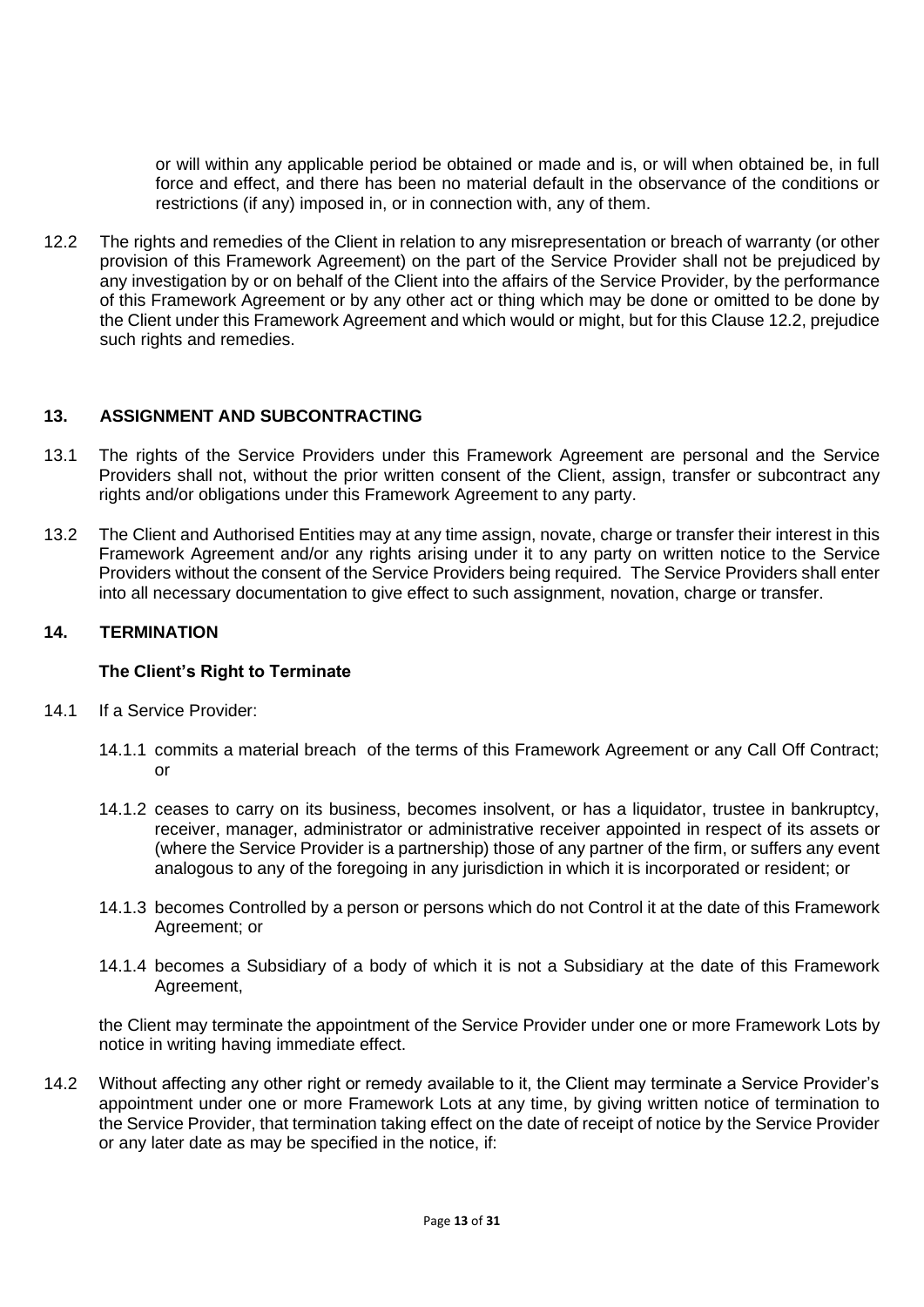- 14.2.1 this Framework Agreement has been subject to a substantial modification for the purposes of regulation 72 of the Public Contracts Regulations 2015 (the **"PCR 2015"**) which would have required a new procurement procedure in accordance with regulation 72(9) of the PCR 2015;
- 14.2.2 the Service Provider has, at the Commencement Date, been in one of the situations referred to in regulation 57(1) of the PCR 2015, including as a result of the application of regulation 57(2) of the PCR 2015, and should therefore have been excluded from the procurement procedure for this Framework Agreement; or
- 14.2.3 this Framework Agreement should not have been awarded to the Service Provider in view of a serious infringement of the obligations under the Treaty on European Union, the Treaty on the Functioning of the European Union (**"TFEU"**) and the Public Contracts Directive 2014/24/EU that has been declared by the Court of Justice of the European Union in a procedure under Article 258 of TFEU.

#### **Service Provider's Right to Terminate**

14.3 A Service Provider may terminate its appointment under one or more Framework Lots following any breach of this Framework Agreement by the Client (other than a breach which is notified to, and remedied by the Client within fifteen (15) Working Days of the notice), or in the event of the Client ceasing to carry on its business.

#### **General**

- 14.4 The termination of a Service Provider's appointment under one or more Framework Lots shall not automatically terminate any Call Off Contract entered into at or before the date of termination unless the reason for termination is also a ground for the termination of any such Call Off Contract.
- 14.5 Termination of the appointment of a Service Provider under one or more Framework Lots shall not affect the mutual rights and obligations of the relevant parties accrued at the date of termination and the ongoing rights and obligations of such parties as stated in this Framework Agreement.
- 14.6 Any Call Off Contract entered into during the Framework Term shall continue in full force and effect until its respective termination date, notwithstanding the termination or expiry of this Framework Agreement.
- 14.7 For the avoidance of doubt, the termination of a Service Provider's appointment under one Framework Lot shall not automatically terminate that Service Provider's appointment under any other Framework Lot unless expressly provided otherwise.

#### **Obligations on Termination or Expiry**

- 14.8 On termination or expiry of this Framework Agreement, the Client, the Authorised Entities and the relevant Service Provider(s) shall promptly:
	- 14.8.1 return to the other relevant parties all documents and materials (and any copies) containing such parties' confidential information;
	- 14.8.2 erase all the other relevant parties' confidential information from its computer systems (to the extent possible); and
	- 14.8.3 on request, certify in writing to the other relevant parties that it has complied with the requirements of this Clause 14.8.

# **15. PROBLEM SOLVING, DISPUTE AVOIDANCE AND RESOLUTION**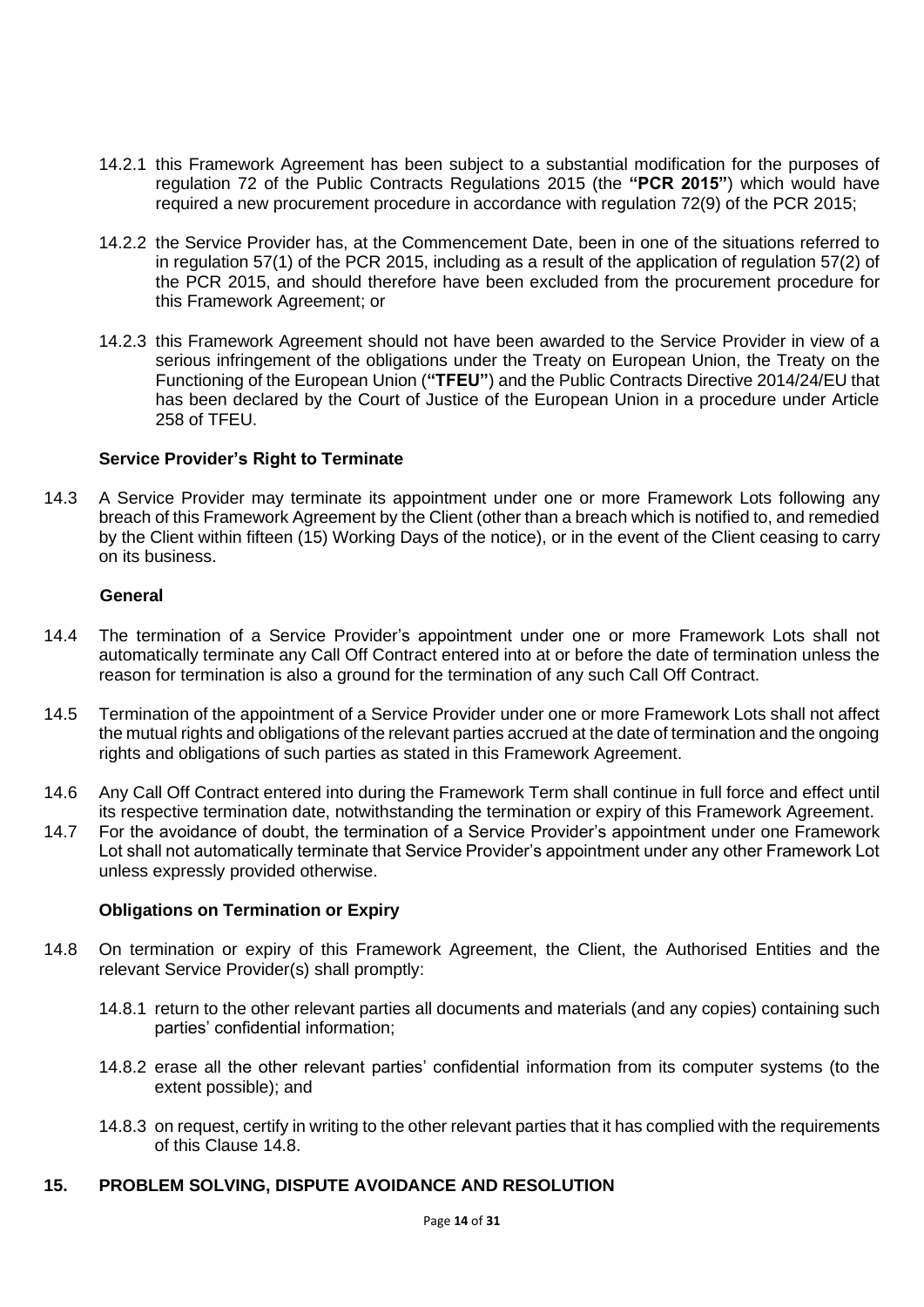- 15.1 As soon as a Service Provider, the Client or an Authorised Entity is aware of any difference or dispute with another arising out of, or in connection with, this Framework Agreement which does not fall to be dealt with under a Call Off Contract, they shall give notice to the other relevant party.
- 15.2 The relevant parties will endeavour to resolve any difference or dispute by direct negotiation in good faith and each such party will give serious consideration to a request by the other to refer a difference or dispute to mediation.
- 15.3 If any difference or dispute is not resolved in accordance with Clause 15.2 and provided that neither party has by reason of that difference or dispute exercised a right of termination under Clause 14 , then such dispute may be referred to conciliation or to mediation or to any other form of alternative dispute resolution as the parties may agree.
- 15.4 The procedures under Clause 15.1, 15.2 and 15.3 are without prejudice to a party's right to refer any difference or dispute to adjudication.
- 15.5 Any difference or dispute may be referred by a party to the courts of England and Wales.

# **16. NOTICES**

16.1 Any notice, request, instruction or other documentation to be given under this Framework Agreement shall be delivered or sent by first class post or by fax or electronic mail to the address of the recipient party set out in this Framework Agreement (or to such other address as that party may have notified the other relevant party for this purpose) and any such notice or other document shall be deemed to have been served, (if delivered) at the time of delivery or (if sent by post) upon the expiration of 48 hours after posting and (if sent by fax or electronic mail) upon transmission unless a notice of non-delivery is received within 2 hours after transmission.

#### **17. FREEDOM OF INFORMATION**

- 17.1 The Service Providers acknowledge that the Client and the Authorised Entities may be subject to the requirements of the FOIA and the EIR and shall assist and co-operate with the Client or the Authorised Entity concerned to enable it to comply with its information disclosure obligations.
- 17.2 Each Service Provider shall and shall procure that its sub-contractors shall:
	- 17.2.1 transfer to the Client or the Authorised Entity all Requests for Information that it receives as soon as practicable and in any event within two (2) Working Days of receiving a Request for Information;
	- 17.2.2 provide the Client or the Authorised Entity with a copy of all Information in its possession, or power in the form that the Client or the Authorised Entity requires within five (5) Working Days (or such other period as the Client or the Authorised Entity may specify) of the Client's or the Authorised Entity's request; and
	- 17.2.3 provide all necessary assistance as is reasonably requested by the Client or the Authorised Entity to enable the Client or the Authorised Entity to respond to the Request for Information within the time for compliance set out in section 10 of the FOIA or regulation 5 of the EIR.
- 17.3 the Client or the Authorised Entity concerned shall be responsible for determining in its absolute discretion whether any Information is exempt from disclosure in accordance with the provisions of the FOIA or the EIR.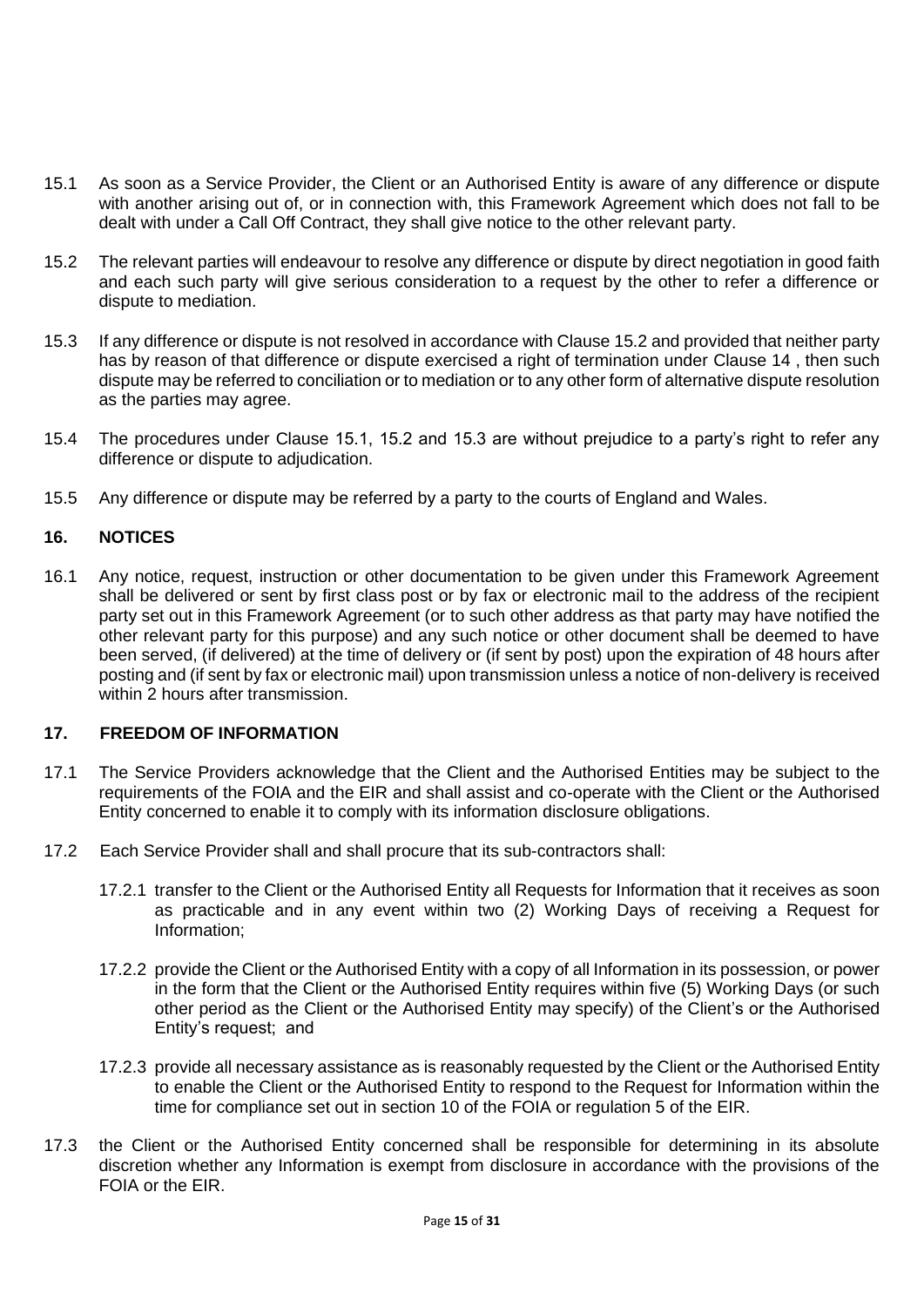- 17.4 In no event shall a Service Provider respond directly to a Request for Information unless expressly authorised to do so by the Client or the relevant Authorised Entity.
- 17.5 Each Service Provider acknowledges that the Client and the Authorised Entities may, acting in accordance with the relevant codes of practice on the Discharge of the Functions of Public Authorities under Part 1 of the Freedom of Information Act 2000, be obliged to disclose Information without consulting or obtaining consent from the Service Provider or despite having taken the Service Provider's views into account.
- 17.6 Each Service Provider shall ensure that all Information is retained for disclosure and shall permit the Client and the Authorised Entities to inspect such records as requested from time to time.

# **18. CONFIDENTIALITY**

- 18.1 Subject to Clauses 9 and 17, the Client and the Service Providers shall keep secret and not disclose and shall procure that their employees and any subcontractors keep secret and do not disclose any information of a confidential nature obtained by them by reason of this Framework Agreement. This obligation shall not apply to information:
	- 18.1.1 which is in the public domain or is trivial or cannot reasonably be considered to be confidential; or
	- 18.1.2 which the Client is required to disclose as a matter of law or in discharge of its obligations of public accountability and freedom of information.
- 18.2 The Service Providers agree that the Client may supply information to the Authorised Entities who wish, or may wish to enter into a Call Off Contract with a Service Provider.
- 18.3 Each Service Provider undertakes to make no reference in any advertising or other promotional material to this Framework Agreement without the prior written consent of the Client.

# **19. NO AGENCY, PARTNERSHIP OR JOINT VENTURE**

Nothing contained in this Framework Agreement shall be construed as creating an agency, partnership or joint venture relationship between the Service Providers, the Client and the Authorised Entities.

# **20. APPLICABLE LAW**

This Framework Agreement shall be governed by the laws of England and Wales and shall be subject to the non-exclusive jurisdiction of the courts of England and Wales.

#### **21. SEVERANCE**

- 21.1 Any Clause or provision of this Framework Agreement which is held to be illegal or unenforceable (in whole or in part) under any enactment or rule of law shall no longer form part of this Framework Agreement.
- 21.2 In the event that a Clause or provision (or part of a Clause or part of a provision) is excluded under Clause 21.1 above the validity and enforceability of the remainder of this Framework Agreement shall not be affected.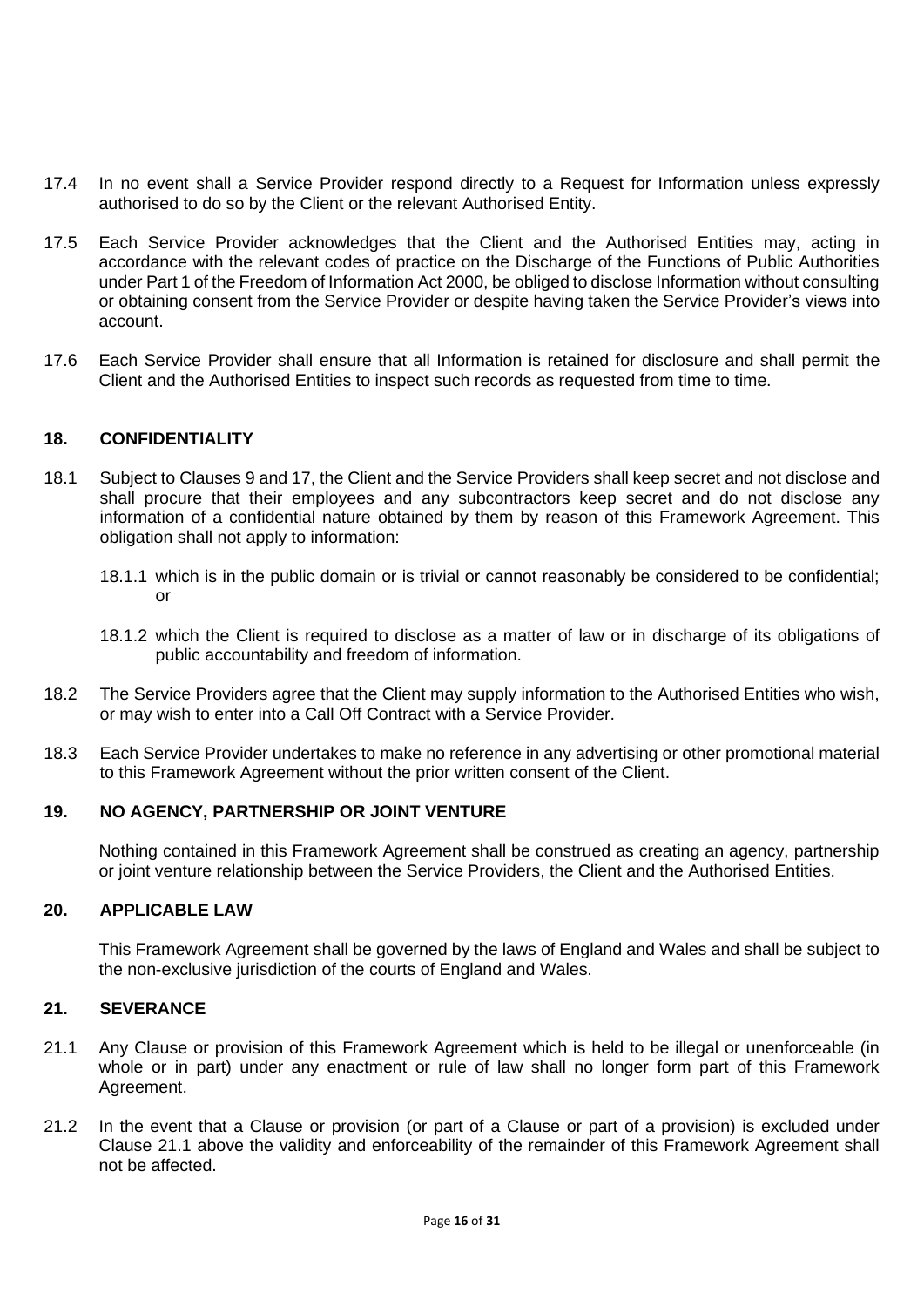# **22. SURVIVAL OF CERTAIN CLAUSES**

The provisions of Clauses 2, 17, 18, 20, 21, 24 and 27 (and without limitation to the foregoing, any other provision of this Framework Agreement which by its terms is to be performed or observed notwithstanding termination or expiry, or which is either expressed to, or by implication is intended to survive termination or expiry) shall survive the termination or expiry of this Framework Agreement.

# **23. COUNTERPARTS**

This Framework Agreement may be executed in any number of counterparts, all of which when taken together shall constitute one and the same instrument.

# **24. DATA PROTECTION**

To the extent that compliance with this Framework Agreement involves a Service Provider processing personal data (such terms having the meanings given in the relevant Data Protection Legislation) that Service Provider shall comply with the relevant Data Protection Legislation in relation to that personal data.

# **25. TRAINING**

The Service Providers shall participate fully with the Client and the Authorised Entities in developing training programmes, packages and other associated employment related projects and, where applicable, in securing grants to support these initiatives.

# **26. RESIDENT CONSULTATION**

The Service Providers shall in relation to this Framework Agreement and any Call Off Contract when requested by the Client or an Authorised Entity, provide such information, co-operation and assistance as the Client or Authorised Entity may require to meet the Client's or the Authorised Entity's obligations under section 20 of the Landlord and Tenant Act 1985 and other related legislation.

# **27. SEC FEES**

27.1 Each Service Provider shall pay to the Client the SEC Fees payable in respect of each Call Off Contract awarded to it under this Framework Agreement in accordance with the provisions of this Clause 27.1:

# **Notification of Projected Value of a Call Off Contract**

- 27.1.1 Within five (5) Working Days of the commencement date of a Call Off Contract awarded to a Service Provider under this Framework Agreement, the Client shall provide the Service Provider with a notification which confirms the following:
	- (i) the projected total value of the Call Off Contract and the projected monthly value of such Call Off Contract, in both cases excluding VAT. For the avoidance of doubt, the projected monthly value for this purpose shall be an amount equal to the total projected value divided by the number of months that the Call Off Contract is due to last for, disregarding the effect of any proposed retention (the **"Projected Monthly Value"**);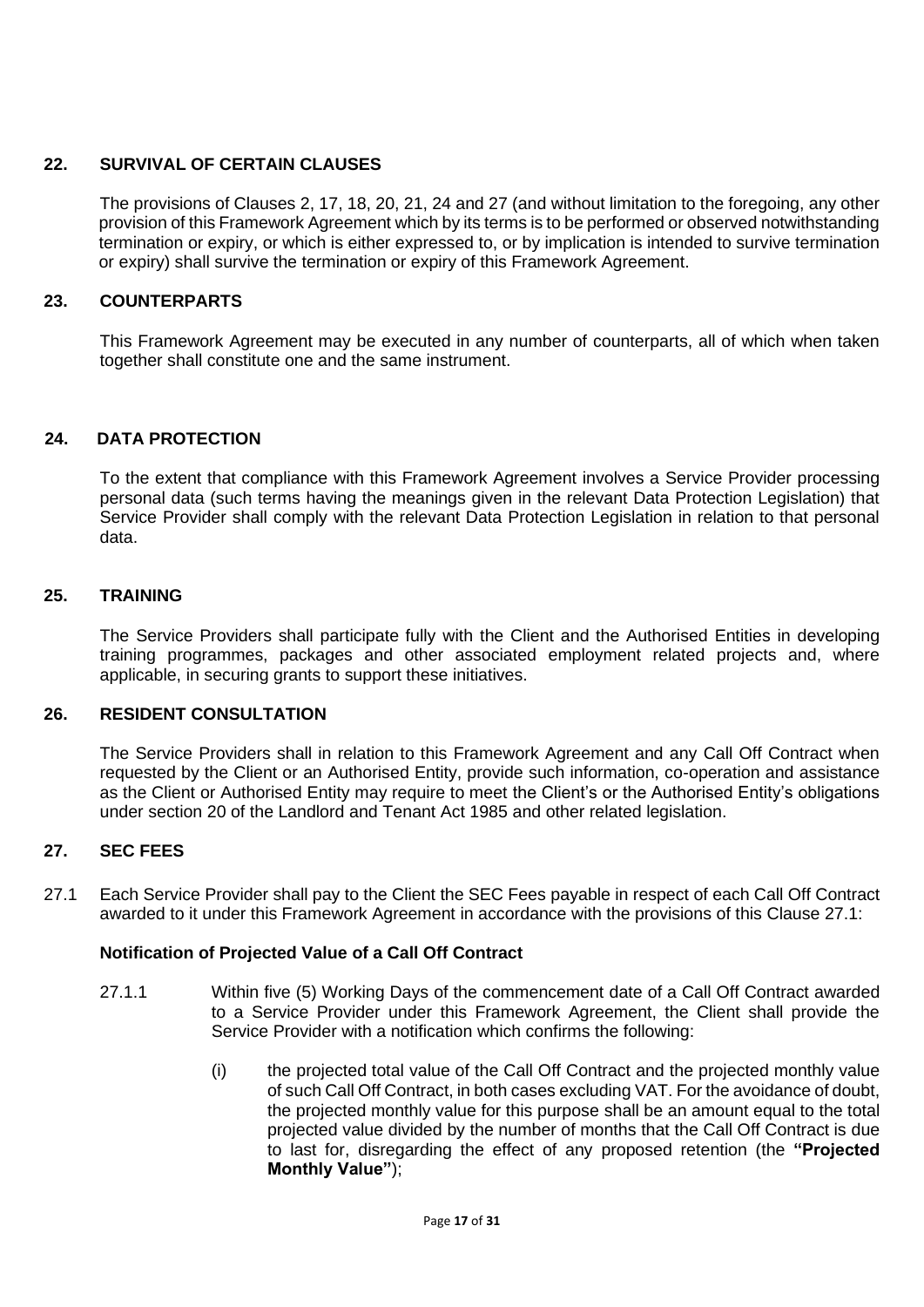(ii) the **"First SEC Fee Date"** for the Call Off Contract which shall be the last day of the month following the commencement date of the Call Off Contract, or such other date as the Client may specify;

*By way of example, if the commencement date of a Call Off Contract is 27 January the First SEC Fee Date shall be 28 February.*

(iii) the **"Subsequent SEC Fee Date"** for the Call Off Contract, which shall be the last day of each subsequent month; and

*By way of example, if the First SEC Fee Date for the Call Off Contract is 28 February, the Subsequent SEC Fee Date shall be 31 March, 30 April and so on*

(iv) whether the Authorised Entity that has awarded the Call Off Contract is a full member or a guest member of SEC and, accordingly, the Relevant Fee Percentage that applies to that Call Off Contract.

#### **Payment of SEC Fees due in respect of each Call Off Contract**

- 27.1.2 Within five (5) Working Days of:
	- (i) the First SEC Fee Date for the Call Off Contract; and
	- (ii) each Subsequent SEC Fee Date for the Call Off Contract

the Service Provider shall provide the Client with confirmation of the total amount invoiced by the Service Provider to the Authorised Entity pursuant to the terms of the Call Off Contract in the month immediately preceding the First SEC Fee Date or relevant Subsequent SEC Fee Date (as appropriate) (excluding any payments made in respect of VAT) (the **"Actual Monthly Amount"**), together with a copy of the relevant invoices and payment notices and such other information as the Client may require in connection with the same;

27.1.3 Within ten (10) Working Days of receipt of the confirmation and information referred to in Clause 27.1.2, the Client shall submit an invoice to the Service Provider for a fee equal to:

> the Actual Monthly Amount for the month in question multiplied by the Relevant Fee Percentage,

> and the Service Provider shall pay the fee stated in such invoice within thirty (30) calendar days of the date of the invoice;

27.1.4 In the event that the Service Provider fails to comply with its obligation under Clause 27.1.2 in relation to a particular month the Client shall, without prejudice to Clauses 27.1.5 and 27.1.6, be entitled to submit an invoice to the Service Provider for a fee equal to:

> the Projected Monthly Value of the Call Off Contract multiplied by the Relevant Fee Percentage,

> and the Service Provider shall pay the fee stated in such invoice within thirty (30) calendar days of the date of the invoice;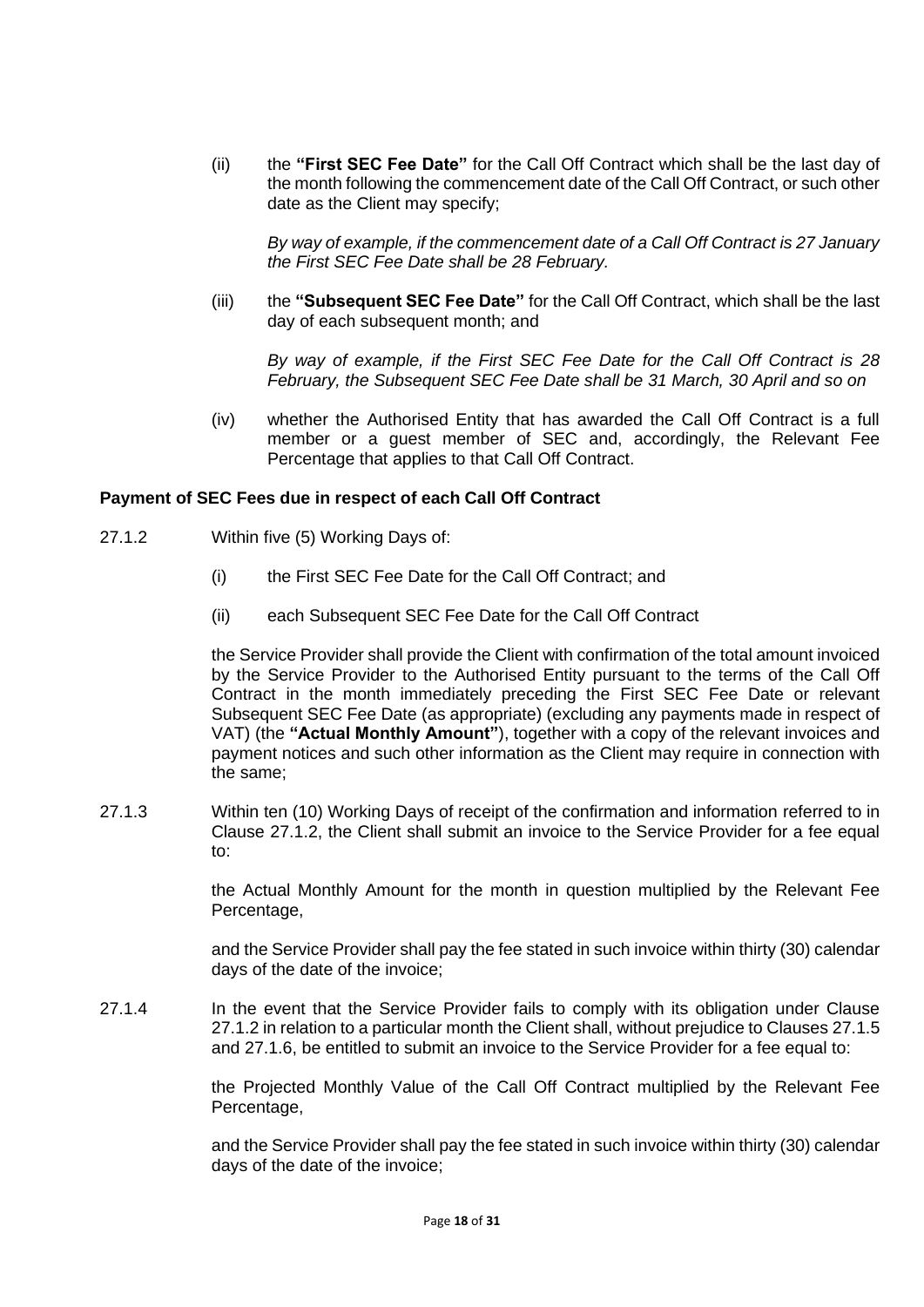27.1.5 In the event that it transpires that the Actual Monthly Amount for the month in question was higher than the Projected Monthly Value of the Call Off Contract, the Client shall be entitled to submit an invoice to the Service Provider for a fee equal to:

> the difference between those amounts multiplied by the Relevant Fee Percentage, plus interest on such fee at a rate of 2% above the Bank of England base rate from time to time,

> and the Service Provider shall pay the amount stated in such invoice within thirty (30) calendar days of the date of the invoice;

- 27.1.6 For the avoidance of doubt, in the event that it transpires that the Actual Monthly Amount for the month in question was lower than the Projected Monthly Value of the Call Off Contract, the Service Provider shall not be entitled to reimbursement of any amount it has paid pursuant to Clause 27.1.4 or to any reduction in the amount of any invoice submitted by the Client under that Clause, nor shall it give the Service Provider any entitlement to exercise a right of set off in respect of any other invoices issued by the Client under this Clause 27.
- 27.1.7 The Client reserves the right to contact the Authorised Entity to verify the accuracy of any information and amounts provided by the Service Provider under Clause 27.1.2. This may include obtaining copies of the payment notices, or any other confirmation, from the Authorised Entity. If the information obtained from the Authorised Entity differs from the information and amounts provided by the Service Provider under Clause 27.1.2 then the Client may use the information provided by the Authorised Entity to submit an invoice to the Service Provider pursuant to Clause 27.1.5.

#### **General**

27.2 If a Service Provider fails to make any payment of any invoice which (in accordance with the provisions of this Clause 27) is due in full on the due date the Client may charge that Service Provider interest (both before and after judgement) on the amount unpaid from time to time at the rate of 2% above the Bank of England base rate from time to time.

*Note:*

*The interest charge is calculated by dividing the number of days the payment is late by 365, and then multiplying the resulting figure by the interest rate and the amount of the invoice.* 

*By way of example:* 

*The Service Provider is 20 days late in paying an invoice of £5,000 (inclusive of VAT). The relevant interest rate is 2.75% (being 2% above the Bank of England Base rate). The interest charge is £7.53 for the 20 day period. Ie:*

*20/365 = 0.054 0.054 x 2.75% = 0.0015 0.0015 x 5000 = £7.53.*

27.3 The Client shall be entitled to recover from a Service Provider any administrative and legal costs it incurs in taking steps to recover any late or unpaid SEC Fees from that Service Provider under this Clause 27.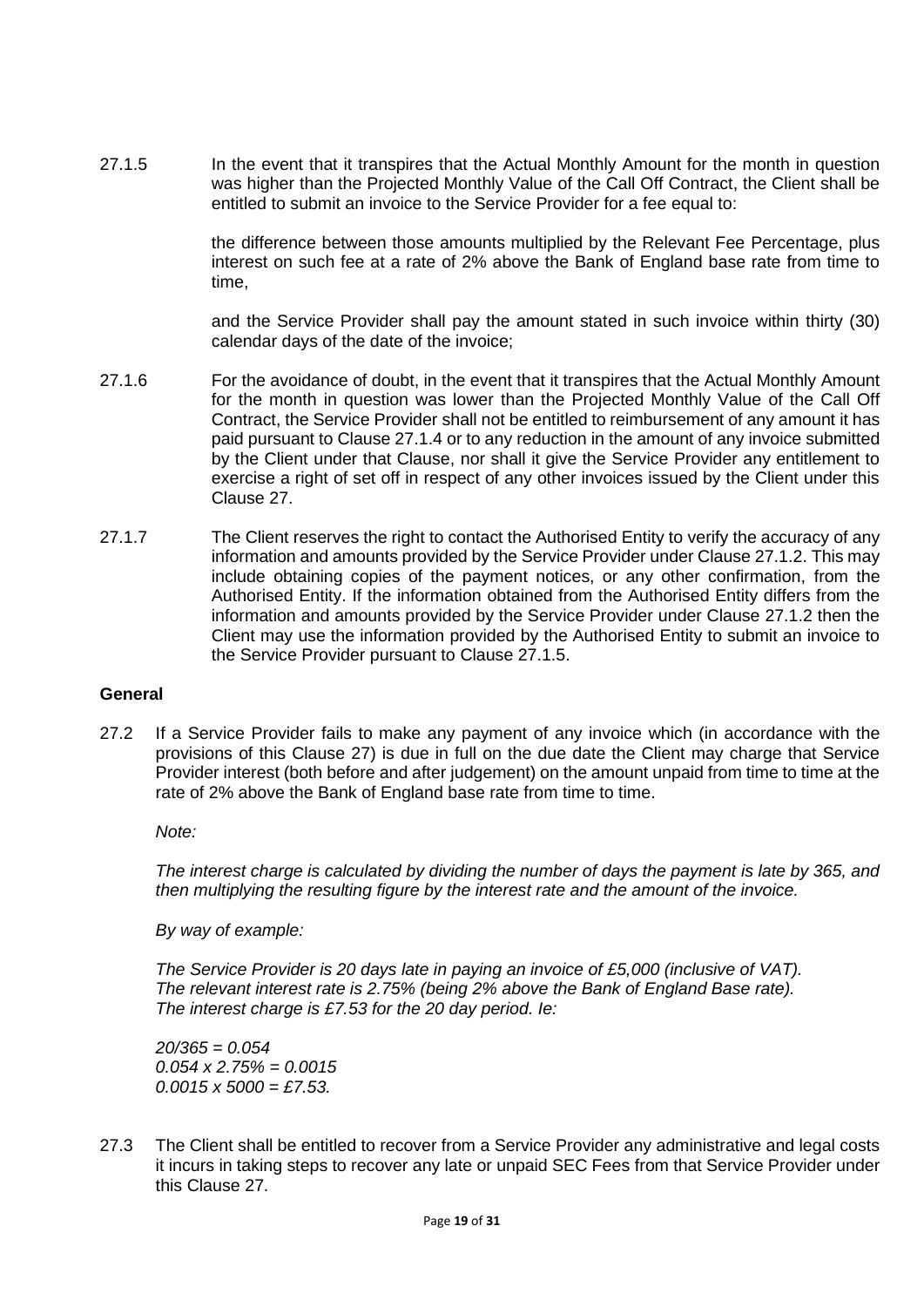- 27.4 All SEC Fees due under this Clause 27 are exclusive of VAT. If any VAT is payable on such fees the Service Provider shall, on receipt of a valid VAT invoice from the Client, pay to the Client such additional amounts in respect of VAT as are payable.
- 27.5 Each Service Provider acknowledges and agrees that it collects as agent for the Client and holds on trust for the Client any monies received from the Authorised Entities which comprise any part of the SEC Fees payable to the Client pursuant to the provisions of this Clause 27.
- 27.6 For the avoidance of doubt (and without limitation to any other provision of this Framework Agreement), a breach of any provision of this Clause 27 by a Service Provider shall constitute a material breach of the provisions of this Framework Agreement by that Service Provider for the purposes of Clause 14 of this Framework Agreement.

#### **Suspension from Award Process for failure to pay SEC Fees**

- 27.8 If a Service Provider fails to make payment of any invoice submitted by the Client under this Clause 27 within sixty (60) calendar days of the date of the invoice, the Client may issue a notice to the Service Provider (a **"Warning Notice"**) which shall state that the Service Provider may be suspended from participating in the Award Process under the Framework Agreement if the invoice has not been paid in full by the date that is ninety (90) calendar days from the date of the invoice.
- 27.9 If, notwithstanding the issue of the Warning Notice pursuant to Clause 27.8, the Service Provider fails to make payment of the invoice by the date that is ninety (90) days from the date of the invoice the Client may issue the Service Provider with a notice (a **"Suspension Notice"**) confirming that the Service Provider shall be suspended from participating in the Award Process until such time as the Service Provider has paid the invoice in full, together with any interest and other costs payable in accordance with Clauses 27.2 and 27.3, and the Service Provider shall be so suspended.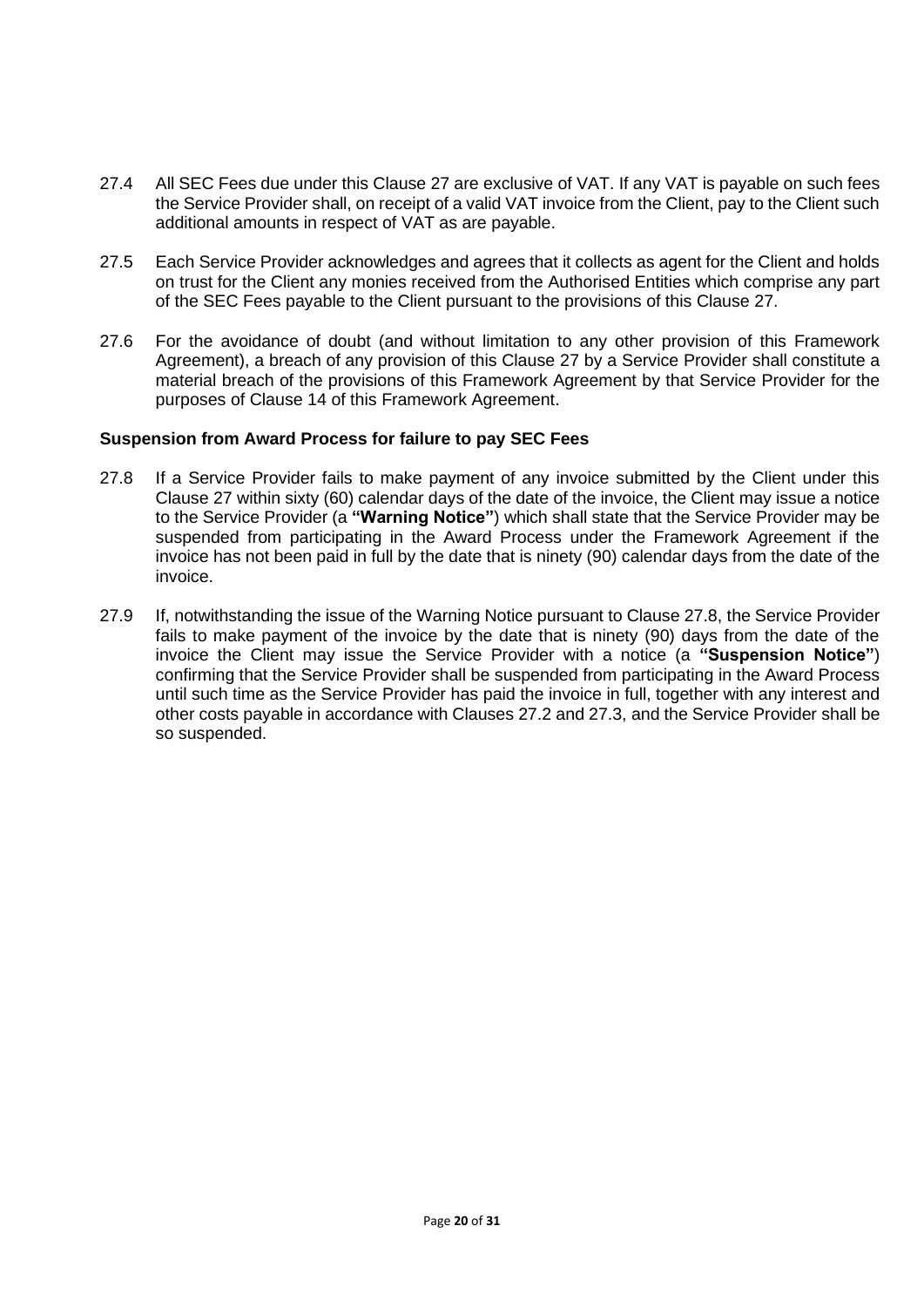**IN WITNESS** whereof the Service Providers and the Client have entered into this Framework Agreement on the day in the year first before written

| <b>Executed by OPTIVO</b><br>acting by:      |  |
|----------------------------------------------|--|
| <b>Authorised Signatory</b>                  |  |
| <b>Authorised Signatory</b>                  |  |
| Executed by <b>[enter your company name]</b> |  |
| acting by:                                   |  |
| <b>Director</b>                              |  |
| Director/Secretary                           |  |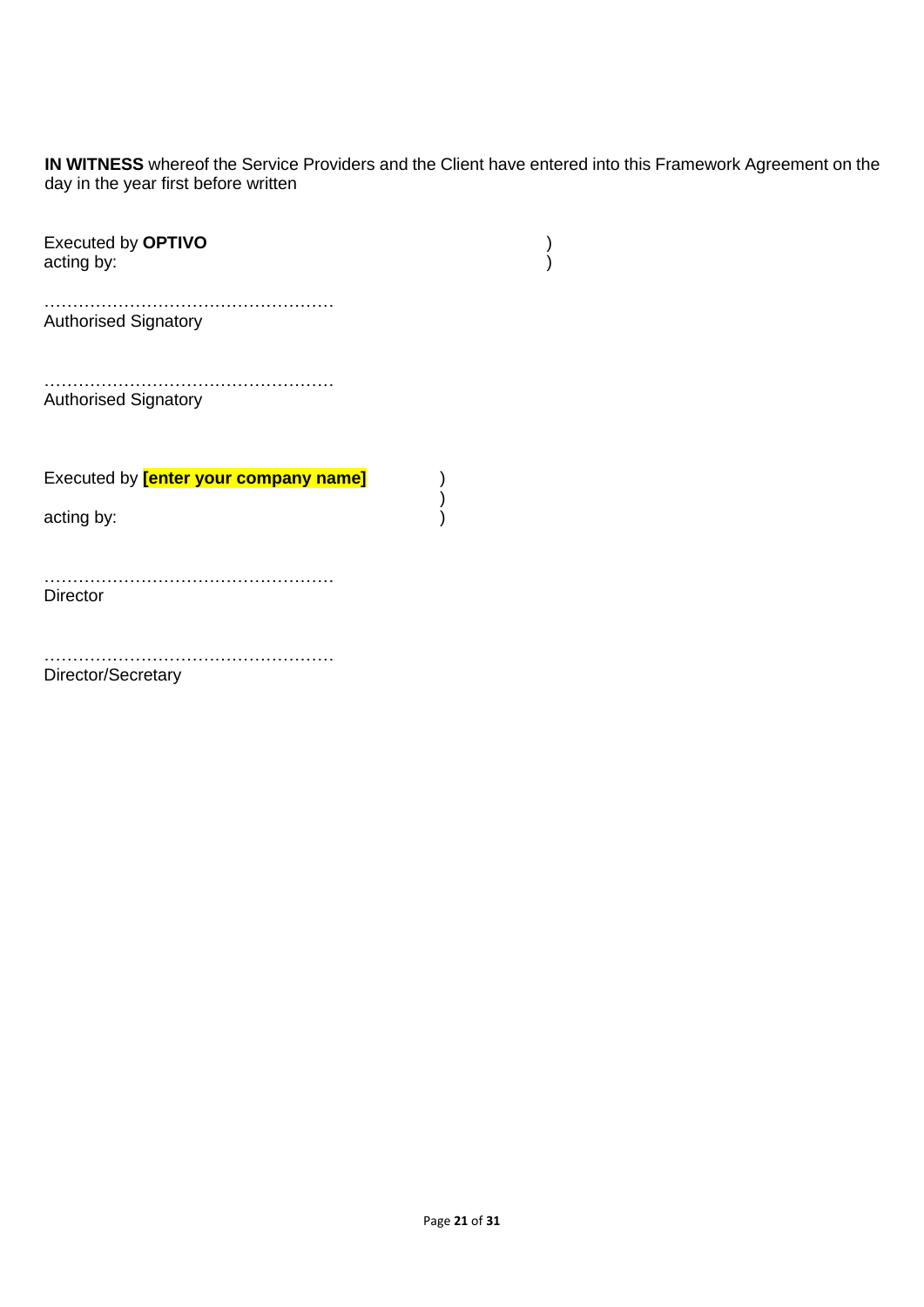# **FRAMEWORK LOT**

# **Lot 1**

| <b>SERVICE</b><br><b>PROVIDER'S</b><br><b>NAME</b> | <b>REGISTERED ADDRESS</b>                               | <b>COMPANY</b><br><b>NUMBER</b> |
|----------------------------------------------------|---------------------------------------------------------|---------------------------------|
| The Oakleaf                                        | 7 Brookfield Moulton Business Park Northampton NN3      | 6151373                         |
| Group                                              | 6WL                                                     |                                 |
| <b>Firntec Ltd</b>                                 | High Holborn Road, Ripley, DE5 3NW                      | 13460282                        |
| Ridge and                                          | The Cowyards, Blenheim Park, Oxford Road, Woodstock,    | OC309402                        |
| Partners LLP                                       | OX20 1QR                                                |                                 |
| <b>Clear Safety</b>                                | 18 Canterbury Road,                                     | 9946894                         |
| Services Ltd                                       | Whitstable, Kent, CT5 4EY                               |                                 |
| Frankham                                           | Irene House, Five Arches Business Park, Maidstone Road, | 5138834                         |
| Consultancy                                        | Sidcup, Kent, DA14 5AE                                  |                                 |
| Group Limited                                      |                                                         |                                 |
| <b>Tersus</b>                                      | 20 Grosvenor Place, London,                             | 1912115                         |
| Consultancy                                        | SW1X 7HN                                                |                                 |
| Limited                                            |                                                         |                                 |
| <b>TEAM Safety</b>                                 | 8 Berkeley Close, Potters Bar,                          | 7069072                         |
| <b>Services</b>                                    | Herts, EN6 2LG                                          |                                 |
| <b>Ashton Fire</b>                                 | 30-32 Gildredge Road, Eastbourne, East Sussex, BN21     | 12044770                        |
| Limited                                            | 4SH                                                     |                                 |

| <b>SERVICE</b><br><b>PROVIDER'S</b><br><b>NAME</b> | <b>REGISTERED ADDRESS</b>                                                                                          | <b>COMPANY</b><br><b>NUMBER</b> |
|----------------------------------------------------|--------------------------------------------------------------------------------------------------------------------|---------------------------------|
| Sureserve Fire<br>and Electrical Ltd               | Unit 1, Yardley Business Park, Luckyn Lane, Basildon,<br>Essex, SS14 3BZ                                           | 2504054                         |
| Amber<br>Construction                              | Unit 5 Rippleside Commercial Estate, Ripple Road,<br>Barking, Essex, IG11 ORJ                                      | 4184802                         |
| Mulalley and<br>Company Ltd                        | Unit 5 Rippleside Commercial Estate, Ripple Road,<br>Barking, Essex, IG11 ORJ                                      | 4184802                         |
| Equans                                             | Q3 Office, Quorum Business Park, Benton Lane,<br>Newcastle, NE12 8EX                                               | 1738371                         |
| Chas Berger                                        | Power House, Unit G, Peek Business Centre, Woodside,<br>Dunmow Road, Bishops Stortford, Hertfordshire, CM23<br>5RG | 359611                          |
| <b>Vinci Facilities</b>                            | Astral House, Imperial Way, Watford, Hertfordshire<br><b>WD24 4WW</b>                                              | 2295904                         |
| Trail Group Ltd                                    | Unit F14, Northfleet Industrial<br>Estate, Lower Road,<br>Northfleet, Kent, DA11 9SW                               | 5057190                         |
| <b>Breyer Group PLC</b>                            | Faringdon Avenue, Harold Hill, Romford, Essex, RM3 8ST                                                             | 782931                          |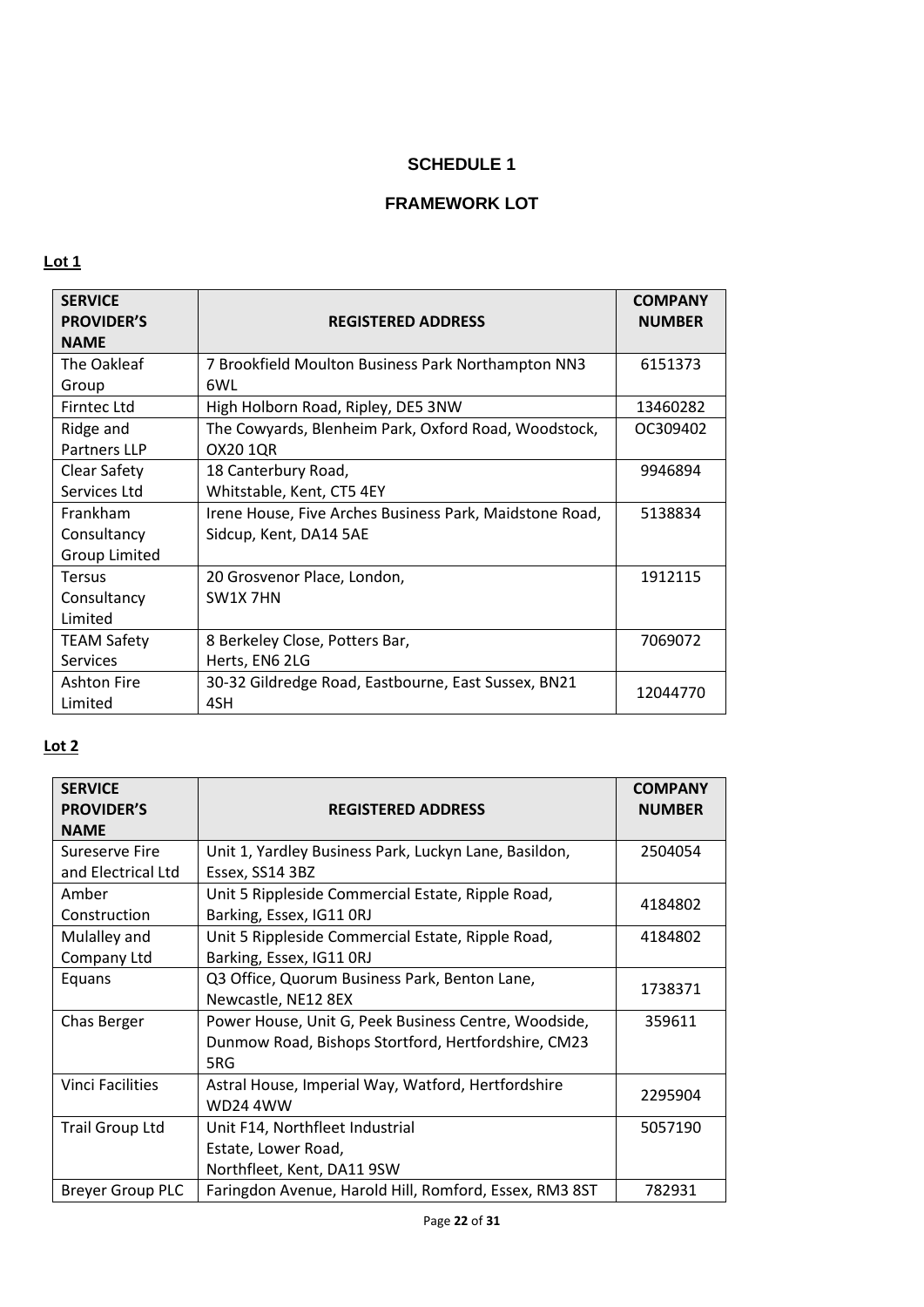# **Lot 3**

| <b>SERVICE</b><br><b>PROVIDER'S</b><br><b>NAME</b> | <b>REGISTERED ADDRESS</b>                                                                                          | <b>COMPANY</b><br><b>NUMBER</b> |
|----------------------------------------------------|--------------------------------------------------------------------------------------------------------------------|---------------------------------|
| Amber                                              | Unit 5 Rippleside Commercial Estate, Ripple Road,                                                                  |                                 |
| Construction                                       | Barking, Essex, IG11 ORJ                                                                                           | 4184802                         |
| Mulalley and<br>Company Ltd                        | Unit 5 Rippleside Commercial Estate, Ripple Road,<br>Barking, Essex, IG11 ORJ                                      | 4184802                         |
| Equans                                             | Q3 Office, Quorum Business Park, Benton Lane,<br>Newcastle, NE12 8EX                                               | 1738371                         |
| Chas Berger                                        | Power House, Unit G, Peek Business Centre, Woodside,<br>Dunmow Road, Bishops Stortford, Hertfordshire, CM23<br>5RG | 359611                          |
| Sureserve Fire<br>and Electrical Ltd               | Unit 1, Yardley Business Park, Luckyn Lane, Basildon,<br>Essex, SS14 3BZ                                           | 2504054                         |
| Harmony Fire Ltd                                   | Half Acre House, Tintinhull Road, Chilthorne Domer,<br>Yeovil, Somerset, BA22 8QX                                  | 10427303                        |
| Morgan Sindall<br><b>Property Services</b>         | Kent House, 14-17 Market Place London, W1W 8AJ                                                                     | 4415196                         |
| <b>Breyer Group PLC</b>                            | Faringdon Avenue, Harold Hill, Romford, Essex, RM3 8ST                                                             | 782931                          |
| Vinci Facilities                                   | Astral House, Imperial Way, Watford, Hertfordshire<br><b>WD24 4WW</b>                                              | 2295904                         |

| <b>SERVICE</b><br><b>PROVIDER'S</b><br><b>NAME</b> | <b>REGISTERED ADDRESS</b>                                             | <b>COMPANY</b><br><b>NUMBER</b> |
|----------------------------------------------------|-----------------------------------------------------------------------|---------------------------------|
|                                                    |                                                                       |                                 |
| <b>Turnkey Fire</b>                                | 158 High Street, Herne Bay, Kent, CT6 5NF                             | 10462293                        |
| Services Ltd                                       |                                                                       |                                 |
| Sureserve Fire                                     | Unit 1, Yardley Business Park, Luckyn Lane, Basildon,                 | 2504054                         |
| and Electrical Ltd                                 | Essex, SS14 3BZ                                                       |                                 |
| Arc Group London                                   | 4a Nobel Road, Edmonton,                                              | 5536599                         |
| Ltd                                                | London N18 3BH                                                        |                                 |
| <b>Breyer Group PLC</b>                            | Faringdon Avenue, Harold Hill, Romford, Essex, RM3 8ST                | 782931                          |
| Vinci Facilities                                   | Astral House, Imperial Way, Watford, Hertfordshire<br><b>WD24 4WW</b> | 2295904                         |
| Morgan Sindall                                     | Kent House, 14-17 Market Place London, W1W 8AJ                        | 4415196                         |
| <b>Property Services</b>                           |                                                                       |                                 |
| Ventro Ltd                                         | Aquilam House, 7 Darklake View, Estover, Plymouth, PL6                | 8765695                         |
|                                                    | 7TL                                                                   |                                 |
| Spokemead                                          |                                                                       |                                 |
| Maintenance Ltd                                    | Brooklyn Lodge, Mott Street, London, England, E4 7RW                  | 5122953                         |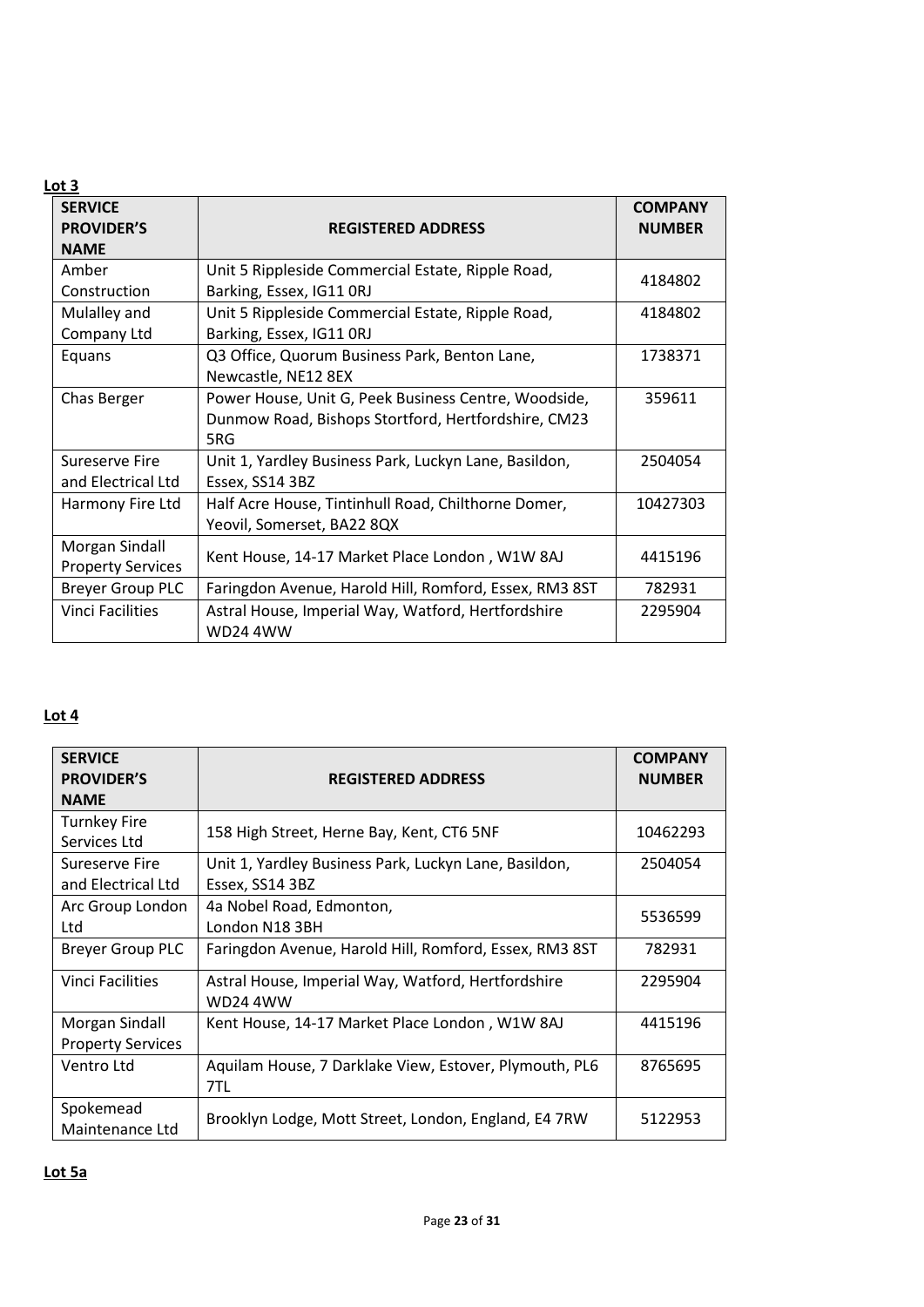| <b>SERVICE</b><br><b>PROVIDER'S</b><br><b>NAME</b> | <b>REGISTERED ADDRESS</b>                                                                                          | <b>COMPANY</b><br><b>NUMBER</b> |
|----------------------------------------------------|--------------------------------------------------------------------------------------------------------------------|---------------------------------|
| Harmony Fire Ltd                                   | Half Acre House, Tintinhull Road, Chilthorne Domer,<br>Yeovil, Somerset, BA22 8QX                                  | 10427303                        |
| Sureserve Fire<br>and Electrical Ltd               | Unit 1, Yardley Business Park, Luckyn Lane, Basildon,<br>Essex, SS14 3BZ                                           | 2504054                         |
| Mulalley and<br>Company Ltd                        | Unit 5 Rippleside Commercial Estate, Ripple Road,<br>Barking, Essex, IG11 ORJ                                      | 4184802                         |
| Ventro Ltd                                         | Aquilam House, 7 Darklake View, Estover, Plymouth, PL6<br>7TL                                                      | 8765695                         |
| Chas Berger                                        | Power House, Unit G, Peek Business Centre, Woodside,<br>Dunmow Road, Bishops Stortford, Hertfordshire, CM23<br>5RG | 359611                          |
| Domestic<br>Sprinklers Ltd                         | Unit 16/17 Hamm Beach Road, Portland Marina,<br>Portland, Dorset, United Kingdom, DT5 1DX                          | 4049009                         |
| Vinci Facilities                                   | Astral House, Imperial Way, Watford, Hertfordshire<br><b>WD24 4WW</b>                                              | 2295904                         |
| <b>Breyer Group PLC</b>                            | Faringdon Avenue, Harold Hill, Romford, Essex, RM3 8ST                                                             | 782931                          |

# **Lot 5b**

| <b>SERVICE</b>          |                                                           | <b>COMPANY</b> |
|-------------------------|-----------------------------------------------------------|----------------|
| <b>PROVIDER'S</b>       | <b>REGISTERED ADDRESS</b>                                 | <b>NUMBER</b>  |
| <b>NAME</b>             |                                                           |                |
| Ventro Ltd              | Aquilam House, 7 Darklake View, Estover, Plymouth, PL6    | 8765695        |
|                         | 7TL                                                       |                |
| Chas Berger             | Power House, Unit G, Peek Business Centre, Woodside,      | 359611         |
|                         | Dunmow Road, Bishops Stortford, Hertfordshire, CM23       |                |
|                         | 5RG                                                       |                |
| Sureserve Fire          | Unit 1, Yardley Business Park, Luckyn Lane, Basildon,     | 2504054        |
| and Electrical Ltd      | Essex, SS14 3BZ                                           |                |
| Harmony Fire Ltd        | Half Acre House, Tintinhull Road, Chilthorne Domer,       | 10427303       |
|                         | Yeovil, Somerset, BA22 8QX                                |                |
| <b>Breyer Group PLC</b> | Faringdon Avenue, Harold Hill, Romford, Essex, RM3 8ST    | 782931         |
| Mulalley and            | Unit 5 Rippleside Commercial Estate, Ripple Road,         | 4184802        |
| Company Ltd             | Barking, Essex, IG11 ORJ                                  |                |
| <b>Vinci Facilities</b> | Astral House, Imperial Way, Watford, Hertfordshire        | 2295904        |
|                         | <b>WD24 4WW</b>                                           |                |
| Plumis Ltd              | Unit 4 Bilton Road, Perivale, Greenford, England, UB6 7DZ | 6748654        |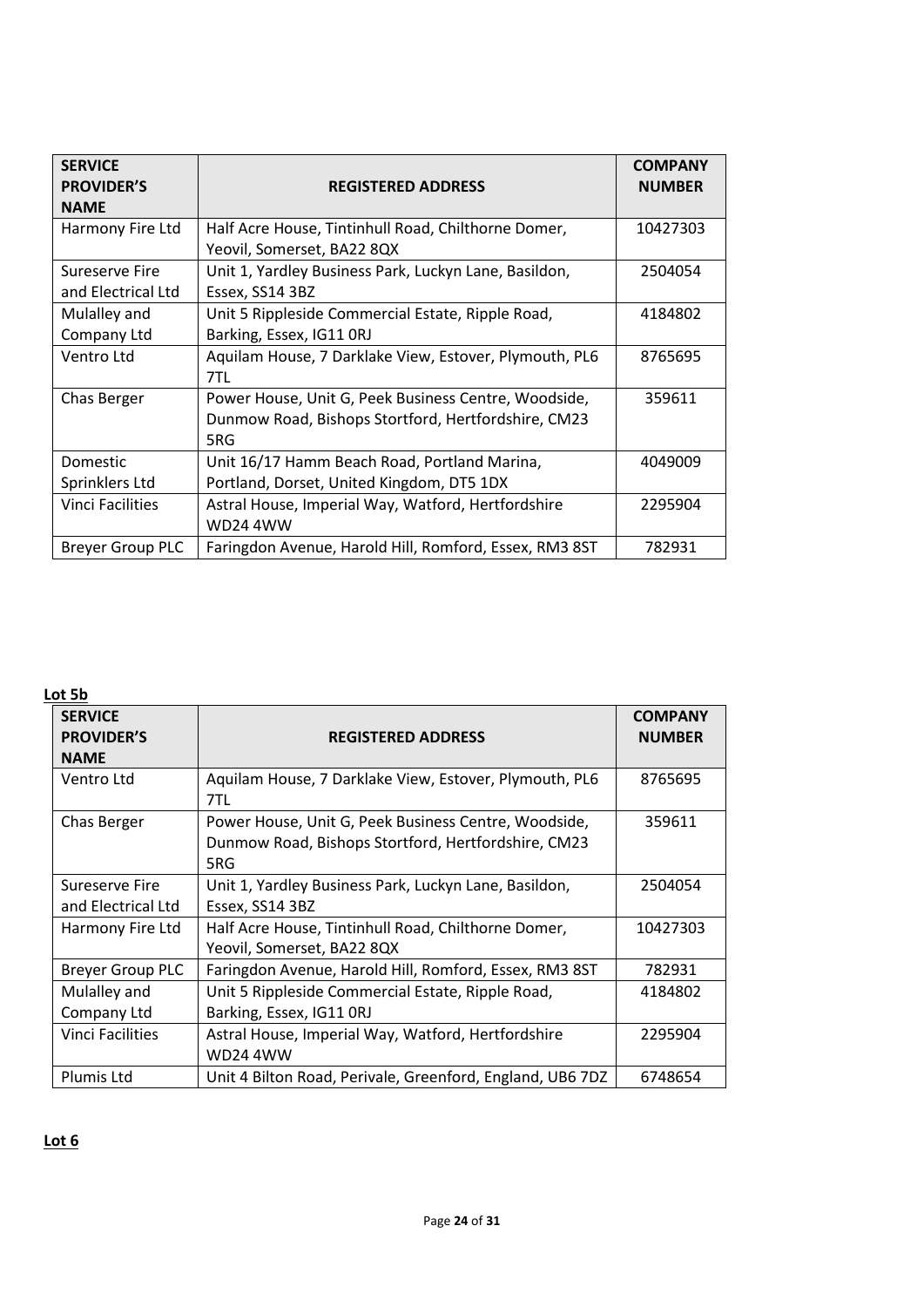| <b>SERVICE</b><br><b>PROVIDER'S</b><br><b>NAME</b> | <b>REGISTERED ADDRESS</b>                                                     | <b>COMPANY</b><br><b>NUMBER</b> |
|----------------------------------------------------|-------------------------------------------------------------------------------|---------------------------------|
| Amber<br>Construction                              | Unit 5 Rippleside Commercial Estate, Ripple Road,<br>Barking, Essex, IG11 ORJ | 4184802                         |
| Sureserve Fire<br>and Electrical Ltd               | Unit 1, Yardley Business Park, Luckyn Lane, Basildon,<br>Essex, SS14 3BZ      | 2504054                         |
| Mulalley and<br>Company Ltd                        | Unit 5 Rippleside Commercial Estate, Ripple Road,<br>Barking, Essex, IG11 ORJ | 4184802                         |
| <b>Wates Living</b><br>Space                       | Wates House, Station Approach, Leatherhead, Surrey,<br><b>KT227SW</b>         | 1141788                         |
| Ventro Ltd                                         | Aquilam House, 7 Darklake View, Estover, Plymouth, PL6<br>7TL                 | 8765695                         |
| <b>United Living</b>                               | Media House, Azalea Drive, Swanley, Kent, BR8 8HU                             | 817560                          |
| Kier Services Ltd                                  | 81 Fountain Street, Manchester, M2 2EE                                        | 2651873                         |
| Vinci Facilities                                   | Astral House, Imperial Way, Watford, Hertfordshire<br><b>WD24 4WW</b>         | 2295904                         |

| <b>SERVICE</b><br><b>PROVIDER'S</b><br><b>NAME</b> | <b>REGISTERED ADDRESS</b>                                                     | <b>COMPANY</b><br><b>NUMBER</b> |
|----------------------------------------------------|-------------------------------------------------------------------------------|---------------------------------|
| <b>Wates Living</b>                                | Wates House, Station Approach, Leatherhead, Surrey,                           | 1141788                         |
| Space                                              | <b>KT2275W</b>                                                                |                                 |
| Equans                                             | Q3 Office, Quorum Business Park, Benton Lane,<br>Newcastle, NE12 8EX          | 1738371                         |
| Kier Services Ltd                                  | 81 Fountain Street, Manchester, M2 2EE                                        | 2651873                         |
| Amber<br>Construction                              | Unit 5 Rippleside Commercial Estate, Ripple Road,<br>Barking, Essex, IG11 ORJ | 4184802                         |
| <b>Breyer Group PLC</b>                            | Faringdon Avenue, Harold Hill, Romford, Essex, RM3 8ST                        | 782931                          |
| Morgan Sindall<br><b>Property Services</b>         | Kent House, 14-17 Market Place London, W1W 8AJ                                | 4415196                         |
| <b>United Living</b>                               | Media House, Azalea Drive, Swanley, Kent, BR8 8HU                             | 817560                          |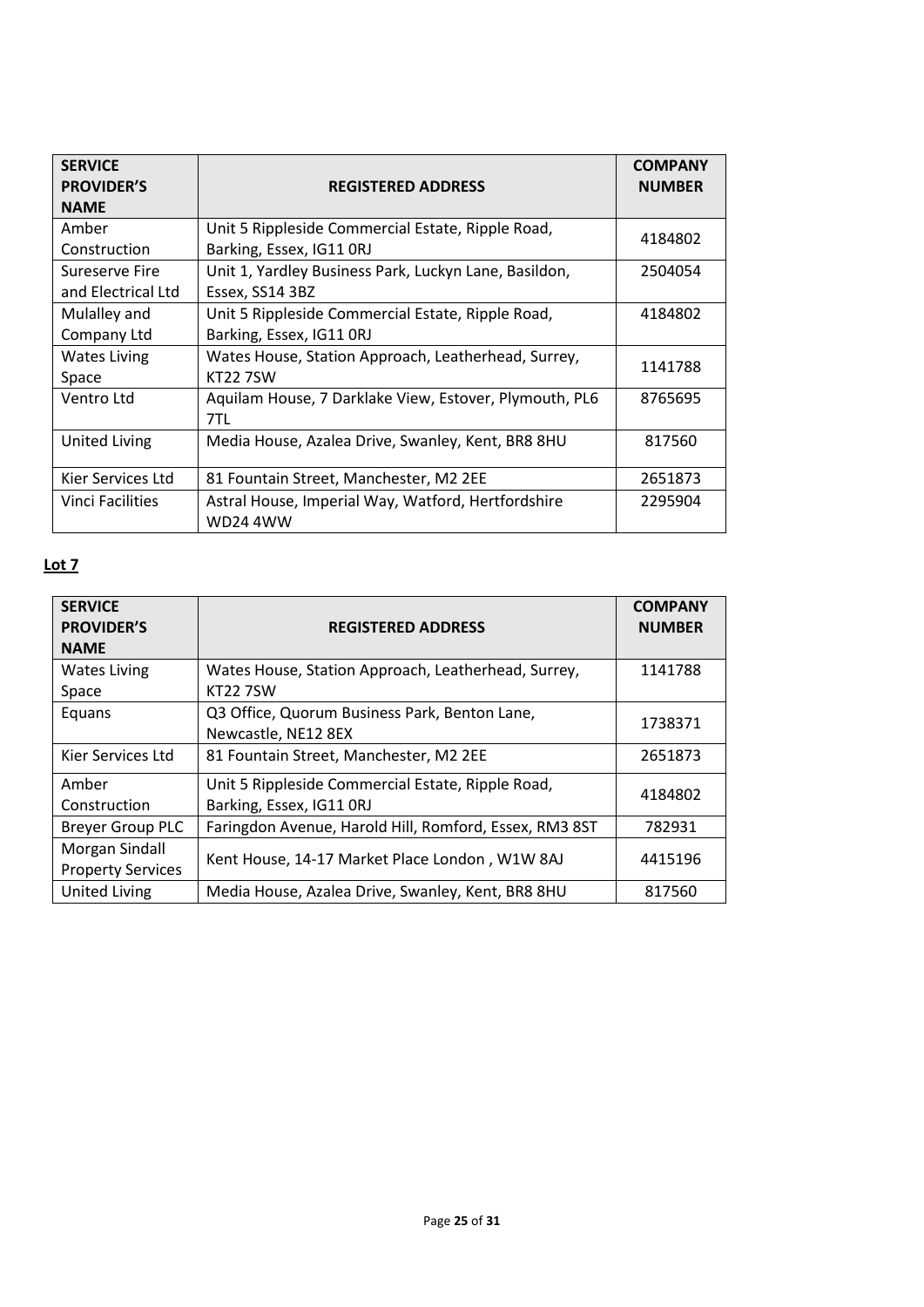# **FRAMEWORK KPIs**

1. The Framework KPIs as at the date of this Framework Agreement are as follows:

The KPI's are minimum requirements. Only Service Providers who have been successful from a direct award or mini competition will be evaluated against the KPI's:

| Item No.      | <b>Description</b>                                                                                                |
|---------------|-------------------------------------------------------------------------------------------------------------------|
|               | Accurate monthly information on invoices to Client and SEC levy information -<br>100% (even if the value is zero) |
| $\mathcal{P}$ | SEC Fee invoices paid within 30 days of date of SEC invoice - 100%                                                |

- 2. The Client may (acting reasonably) throughout the Framework Term amend, update and/or supplement the Framework KPIs, and if it does so, shall provide the Service Providers with details of any changes.
- 3. Framework KPI Review Process

If Service Providers meet the minimum requirements noted above (Framework KPIs) their total combined price and quality score will not change. If however, the minimum standards noted above (Framework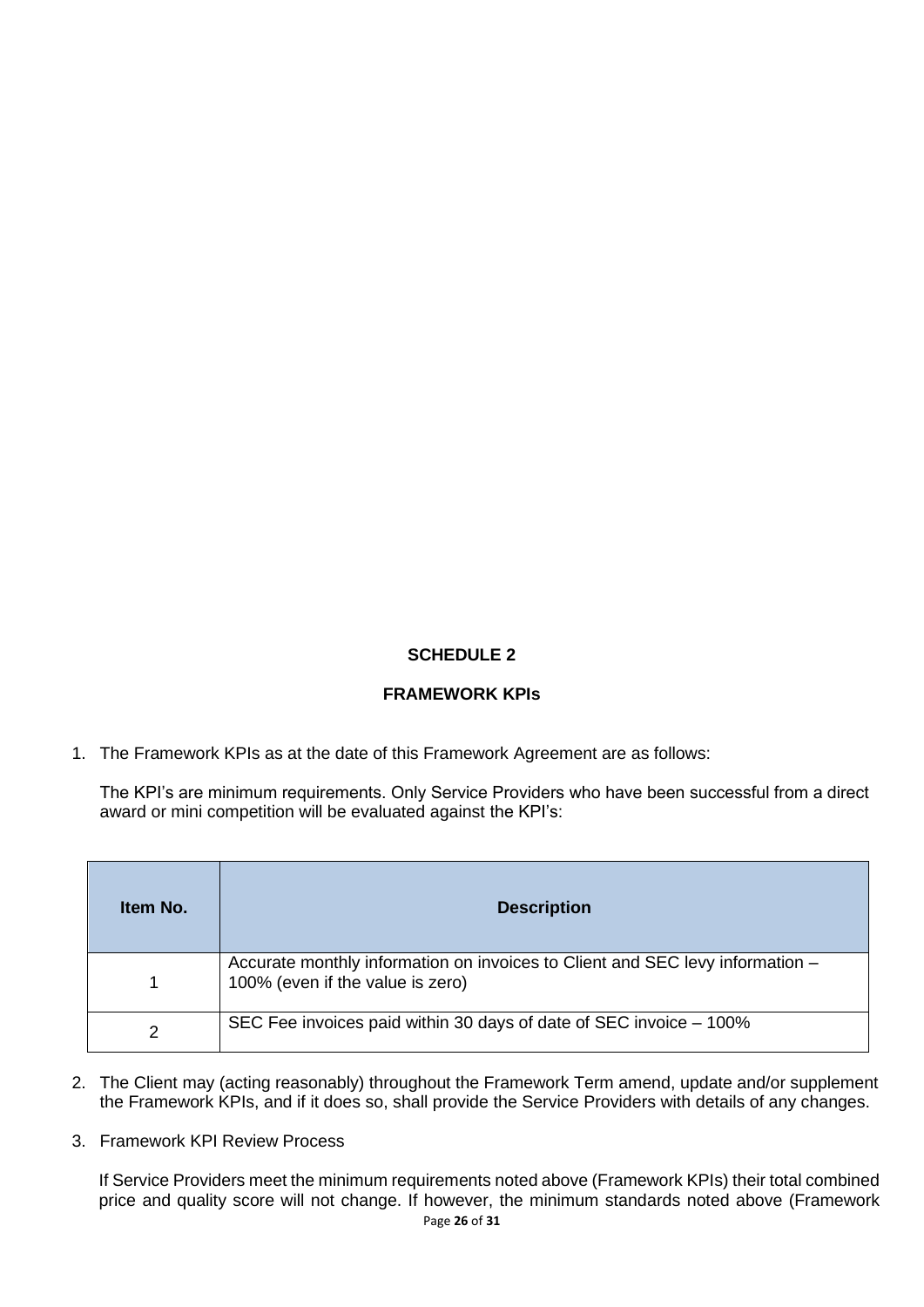KPIs) are not met, the price and quality score will be reduced by a set percentage for each of the KPIs that fail to meet the minimum requirements noted above (Framework KPIs). The reduction in the total combined price and quality score for each KPI will be as follows:

- KPI 1 0.5% reduction for each monthly breach during each of the Framework KPI Review periods (therefore, if there are 3 breaches over one review period this will equate to a reduction of 1.5%)
- KPI 2 0.5% reduction for each monthly breach during each of the Framework KPI Review periods (therefore, if there are 3 breaches over one review period this will equate to a reduction of 1.5%)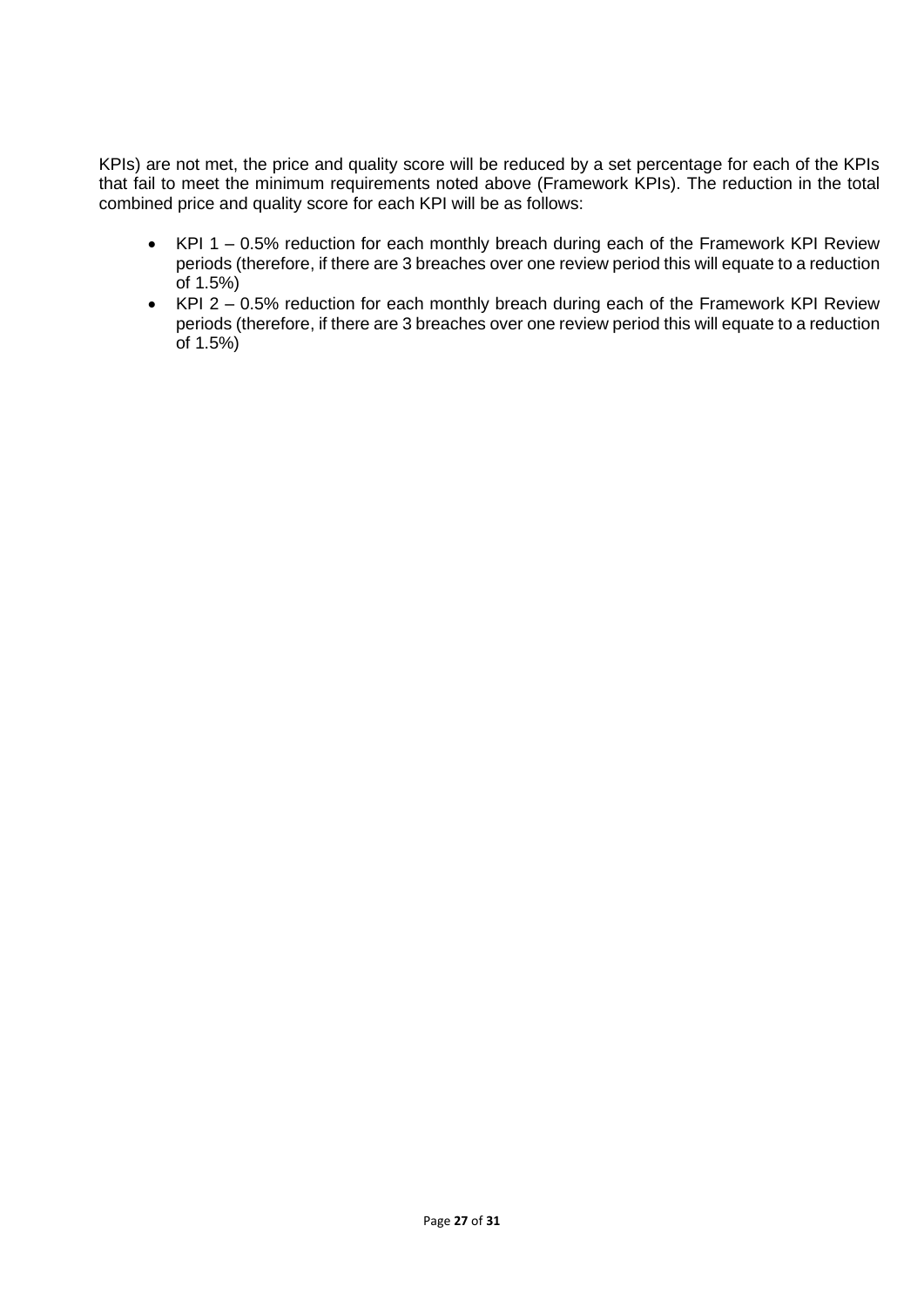# **CALL OFF CONTRACT AMENDMENTS**

Contract amendments will be available at the point of call off, if applicable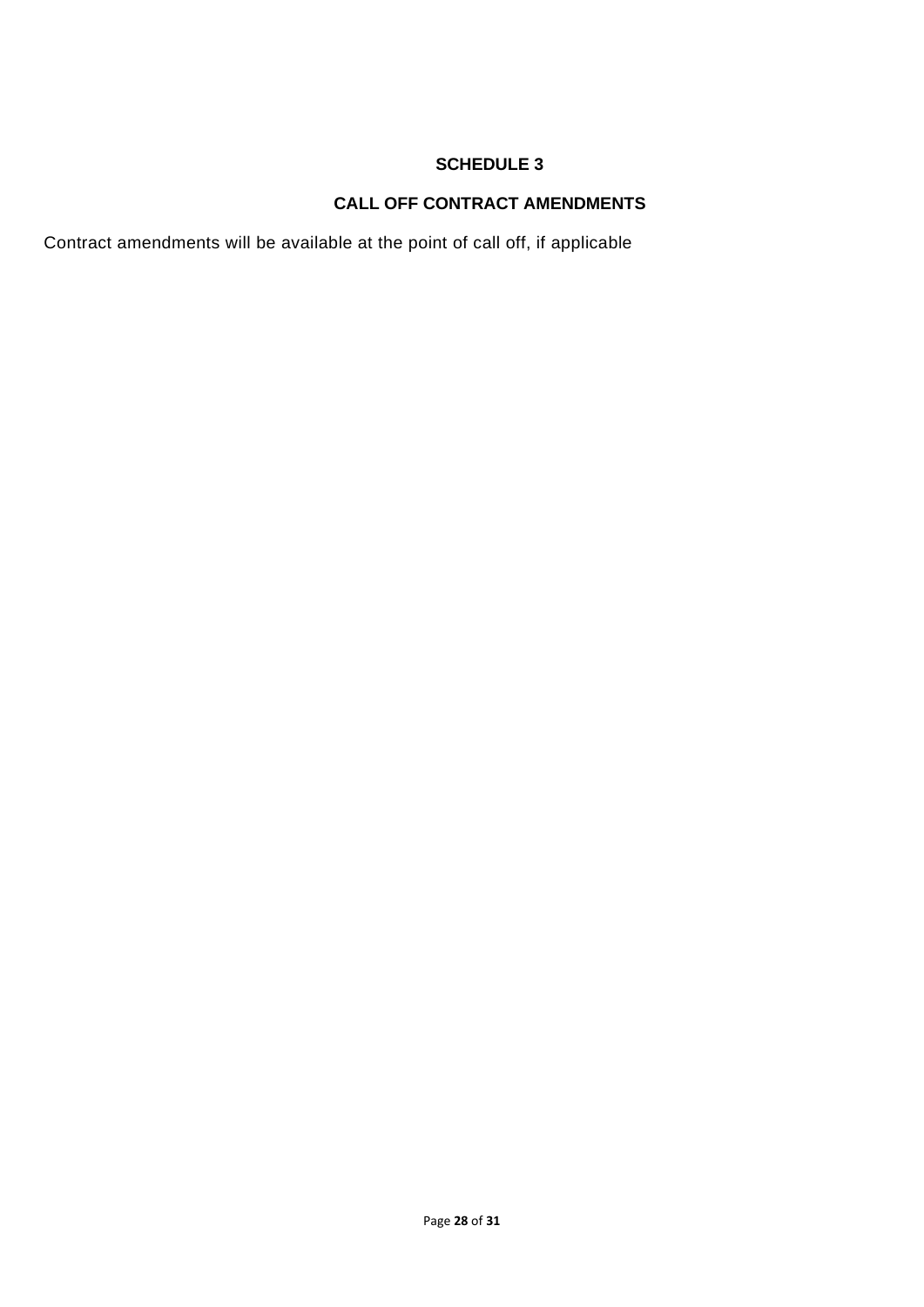# **CAPABILITY CRITERIA**

- 1. The Capability Criteria may include:
	- [The Service Provider's capability to carry out a project of the size and complexity of the proposed project;
	- The Service Provider's capability to carry out works in the locality of the proposed project;
	- The Service Provider's capability to carry out projects involving the type of work that the proposed project involves
	- The Service Provider's financial stability and standing;
	- The insurances held by the Service Provider;
	- The Service Provider's health and safety record;
	- The Service Provider's capacity, taking into account the value of Services already awarded to it under the Framework Agreement; and
	- The Service Provider's performance against Call Off Contract KPIs on current or previous Call Off Contracts awarded to it under the Framework Agreement;]
- 2. The Service Providers acknowledge that in determining whether a Service Provider satisfies the Capability Criteria in respect of a particular Call Off Contract the Client or the Authorised Entity may have regard to:
	- a. the information provided by the Service Provider in its tender submission for a place on the Framework Agreement (the **"Tender Submission"**);
	- b. any update of such information that the Service Provider provides pursuant to paragraph 3 of this Schedule 4; and
	- c. any other information or knowledge that the Client or the Authorised Entity holds about the Service Provider (whether obtained through market sources or otherwise), and which the Client or the Authorised Entity considers relevant.
- 3. On an annual basis during the Framework Term the Client may request the Service Provider to provide it with an updated version of the information the Service Provider provided in its Tender Submission in such format as the Client may reasonably specify. The Service Provider shall provide the Client with such information within five (5) Working Days of any request, or within such longer period as the Client may specify.
- 4. Each Service Provider agrees that the Client may provide Authorised Entities with the information the Service Provider provided in its Tender Submission (together with any update of such information that the Service Provider provides pursuant to paragraph 3 above) for the purposes of enabling the Authorised Entities to determine whether the Service Provider satisfies the Capability Criteria in respect of a particular Call Off Contract.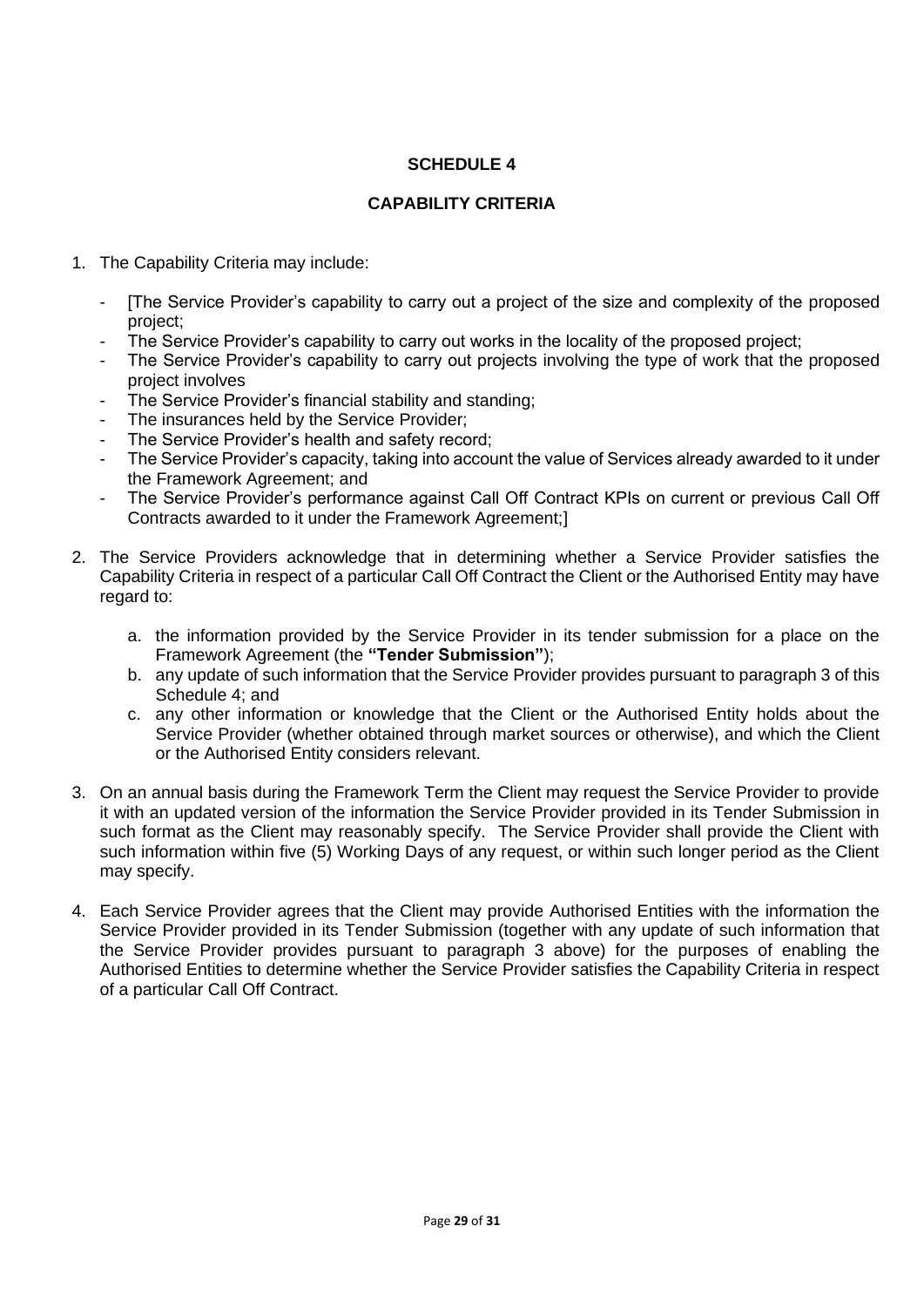# **MINI-COMPETITION EVALUATION CRITERIA**

The Client or the Authorised Entity making the call off will confirm to the Service Providers, in the invitation to take part in the Mini-Competition, the criteria that will be used to assess tenders that are submitted pursuant to the Mini-Competition. Such criteria will be based on the criteria set out in the table below, with such amendments as the Client or the Authorised Entity may stipulate to reflect the requirements of the Call Off Contract in question.

The percentage weightings given to the price and quality elements of the criteria will be confirmed by the Client or the Authorised Entity making the call off in the invitation to take part in the Mini-Competition. These weightings will be within the ranges set out in the table below. Accordingly, the Service Providers acknowledge that a Mini-Competition may be assessed on the basis of price alone, if the Client / Authorised Entity considers it appropriate.

| <b>Criteria</b>                                                                                                                                                                                                                                                                                                                                                                                                                                                                                                                                                      | <b>Criteria weighting</b> |
|----------------------------------------------------------------------------------------------------------------------------------------------------------------------------------------------------------------------------------------------------------------------------------------------------------------------------------------------------------------------------------------------------------------------------------------------------------------------------------------------------------------------------------------------------------------------|---------------------------|
| Qualitative criteria which may include the following:<br>[conformity of the Service Provider's proposal with the<br>Client's / the Authorised Entity's requirements;<br>relevant experience, qualifications and track record of the<br>team proposed by the Service Provider;<br>the Service Provider's customer service proposals;<br>the Service Provider's proposed work method;<br>the Service Provider's health and safety proposals and<br>proposals for workforce development;<br>the Service Provider's social value proposals;)<br>$\overline{\phantom{a}}$ | $[0\% \text{ to } 80\%]$  |
| The Service Providers' proposed price for carrying out the Call Off<br>Contract                                                                                                                                                                                                                                                                                                                                                                                                                                                                                      | [20% to 100%]             |